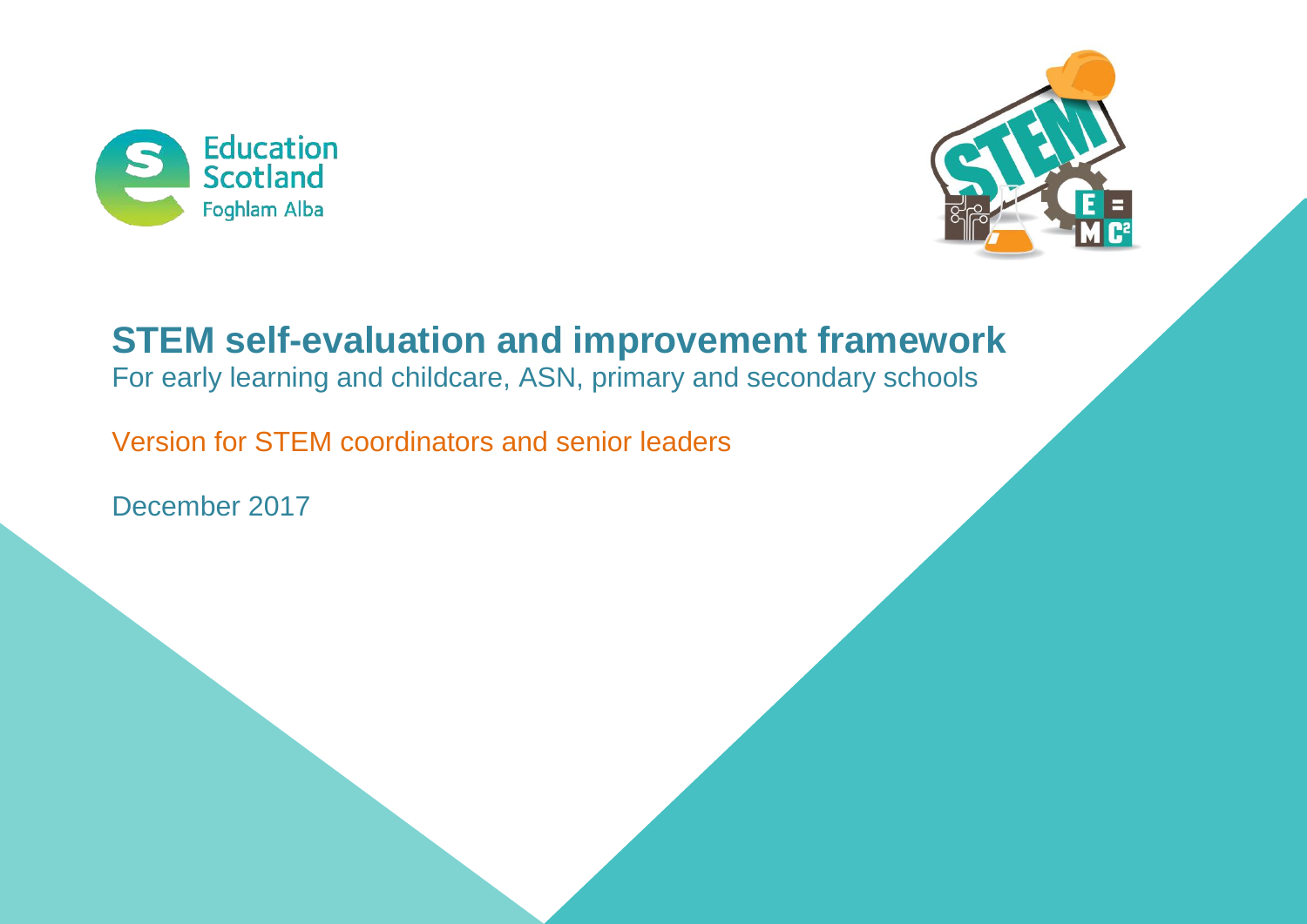### **Introduction**

This self-evaluation and improvement framework can be used to stimulate dialogue and action towards a whole setting approach to sciences, technologies, engineering and mathematics (STEM). It can serve as a helpful guide or route map for early learning and childcare (ELC) establishments, primary, additional support needs (ASN) and secondary schools looking to evaluate and improve their approach to STEM using the quality indicators within *How good is our school? (Fourth edition)* (HGIOS4?) and *How good is our early learning and childcare? (HGIOELC?).* The framework is also aligned with national priorities and policies including the STEM Education and Training Strategy for Scotland, Developing the Young Workforce and the Scottish Attainment Challenge.

#### **What is STEM?**

Sciences, technology, engineering and mathematics (STEM) education supports high-quality learning within each of its constituent curriculum areas and enables learners to apply their learning in stimulating interdisciplinary contexts. STEM education helps learners to develop a wide range of valuable skills such as creativity, problem solving, analysing, communication, project management, team working, critical thinking, evaluation and systems thinking skills. Learners can be highly motivated and engaged by STEM learning experiences, especially when they involve practical enquiry or problem-based approaches linked to real-life applications and to the world of work.

All of STEM is underpinned by mathematics, which includes numeracy. Digital skills play an increasingly important role in the economy and society and are an important part of STEM education. Within the broad general education, all learning within the sciences, technologies and mathematics curriculum areas would be included within STEM. In the senior phase, a wide range of STEM-related [qualifications and awards](http://www.listofsubjects.org/) are available including National Qualifications, Skills for Work Courses and Foundation Apprenticeships. See the *Defining STEM* document for more information: [http://bit.ly/STEMSEIframework.](http://bit.ly/STEMSEIframework)

It is important to note that other curriculum areas and qualifications have important contributions to make to the development of STEM skills such as the use of sound and lighting equipment in drama or conversing on STEM topics within modern languages. Many also see the arts and creativity as having a vital role to play in STEM education  $-$  this is often referred to as a STEAM (STEM  $+$  Arts) approach.

#### **Why is STEM important?**

- Relevant STEM contexts can enhance engagement and motivation of learners and support efforts to raise attainment.
- STEM skills help individuals function and thrive in a rapidly-changing world and enable them to make informed decisions about complex moral, ethical, scientific and technological issues.
- Advances in STEM have brought about dramatic improvements to our quality of life, our physical and natural environments and our nation's health and wellbeing.
- STEM skills are key to the Scottish economy and the future prosperity of its citizens. Many companies and industries are reporting difficulties in recruiting staff with STEM skills. This is affecting their ability to bring in new business and attract investment.
- The UK has a shortfall of 400,000 STEM graduates every year, particularly engineering and IT professionals.
- The 2014 CBI/Pearson Education and Skills Survey showed that 48% of employers prefer graduates with STEM skills. STEM skills, therefore, help people access jobs across many sectors, not just in STEM.
- The many rewarding and well-paid careers offered by STEM can support national efforts to tackle youth unemployment, poverty, social exclusion and the gender pay gap.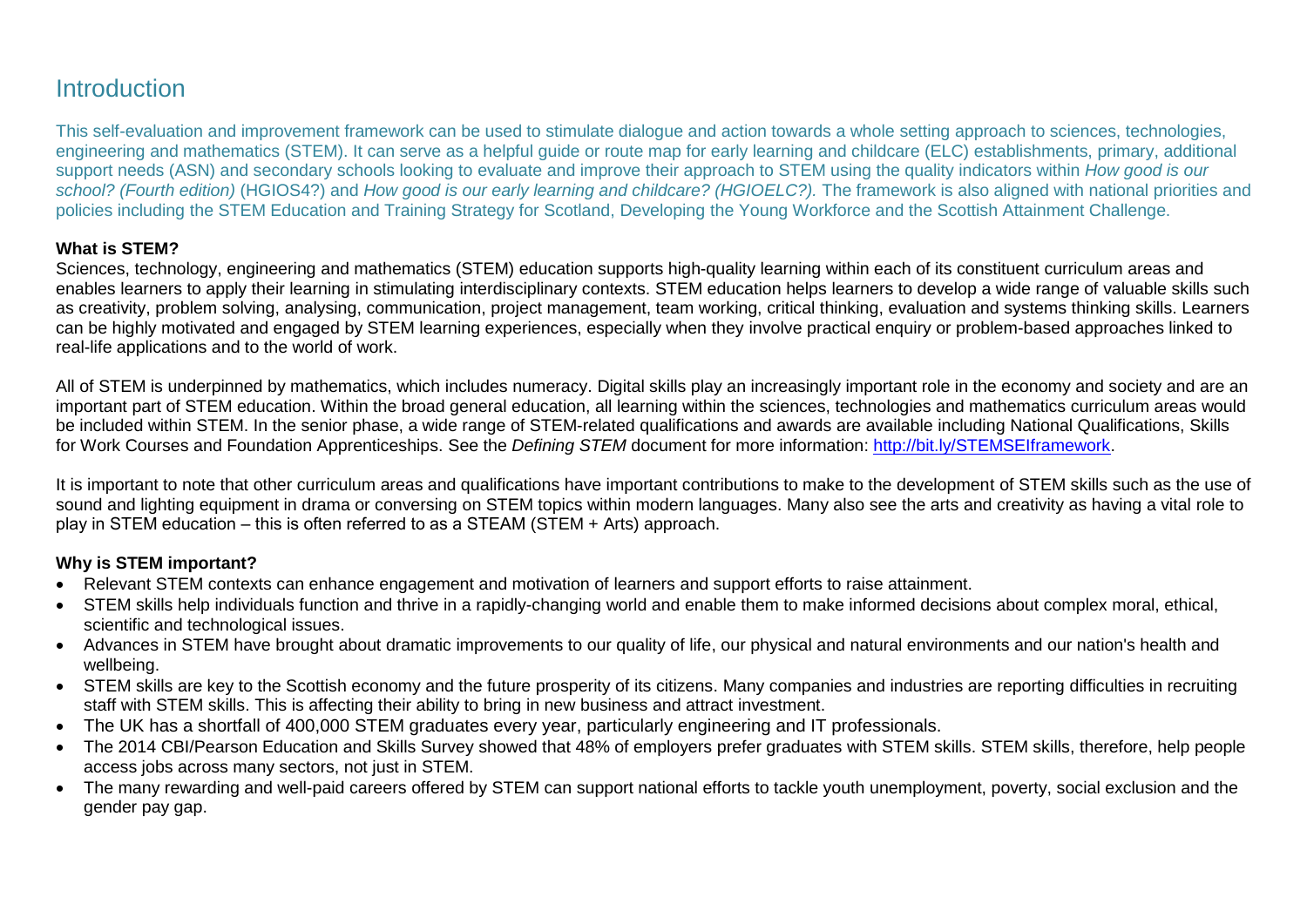New knowledge resulting from STEM research, discovery and invention has fuelled our collective global imagination and sense of wonder – from the marvel of nanotechnologies to the detection of gravitational waves.

For the reasons above, STEM is seen to be at the heart of the programme to *Develop the Young Workforce* (DYW). It also has a key role to play in tackling inequity through the *Scottish Attainment Challenge* (SAC) and raising attainment in literacy and numeracy in line with the ambitions of the *National Improvement Framework (NIF)*.

#### **How can we become a STEM Nation?**

If we are to make progress with STEM education then we need to address a number of challenges:

- Many young people enjoy their experiences of STEM at school but research suggests that they rule themselves out of further study or STEM careers because of misguided notions that STEM careers are only for the 'brainiest' few.
- Young people can have a very narrow view of STEM careers (scientist in white coat, maths teachers etc) and don't understand that STEM opens up many careers options – both within and outwith STEM sectors.
- Peers, parents, carers, practitioners, the media and society can sometimes inadvertently perpetuate negative views of STEM as 'geeky' or 'difficult'.
- Practitioners and parents/ carers are key influencers over children and young people's career choices and need to be supported to provide positive encouragement and effective STEM career information.
- Building 'science and STEM capital' in families is vital. This is the knowledge, understanding, interest and contacts within STEM that allows families to support young people in their STEM journey. Without this, learners are less likely to progress onto STEM careers.
- Young people and adults sometimes have a fear or anxiety in relation to mathematics which can be overcome through effective interventions and support.
- We have a gender imbalance across STEM with girls being under-represented in physics, computing science and technologies and boys being underrepresented in biology. This has persisted for more than 30 years. Tackling this requires sustained effort and new approaches.
- Many STEM career interventions focus on learners in the senior phase of secondary school when research shows that young people are often making decisions about future pathways and interests in primary school – hence the focus in this framework on progressive STEM learning from 3-18 years.
- Practitioners in early learning and childcare, ASN and primary sectors can often lack confidence in teaching STEM due to a lack of specialism in this area and also due to difficulties in accessing support from industry and providers.
- We need to promote a 'STEM for all' approach to highlight the various rich and rewarding learner pathways such as Foundation Apprenticeships and college and work-based learning so STEM isn't seen as being solely for those wishing to pursue advanced study through a school to university route.
- There are equity issues in some subjects, particularly physics and chemistry, which result in an under-representation of young people from deprived areas.
- STEM competitions, projects and awards can provide important opportunities for personal achievement for learners but it is important to focus also on the key learning community strategies that can bring lasting and transformative change to practice and pedagogy that benefits all learners.

<span id="page-2-0"></span>See the [Appendix](#page-2-0) for hyperlinks to key policy and research documents.

This framework provides useful prompts to support progressive and sustained action over several years to help establishments address many of the challenges listed above. It can also provide a useful basis for partnership working with parents/ carers, colleges and industry and to support joint planning, dialogue and improvement activities which lead to transformational change.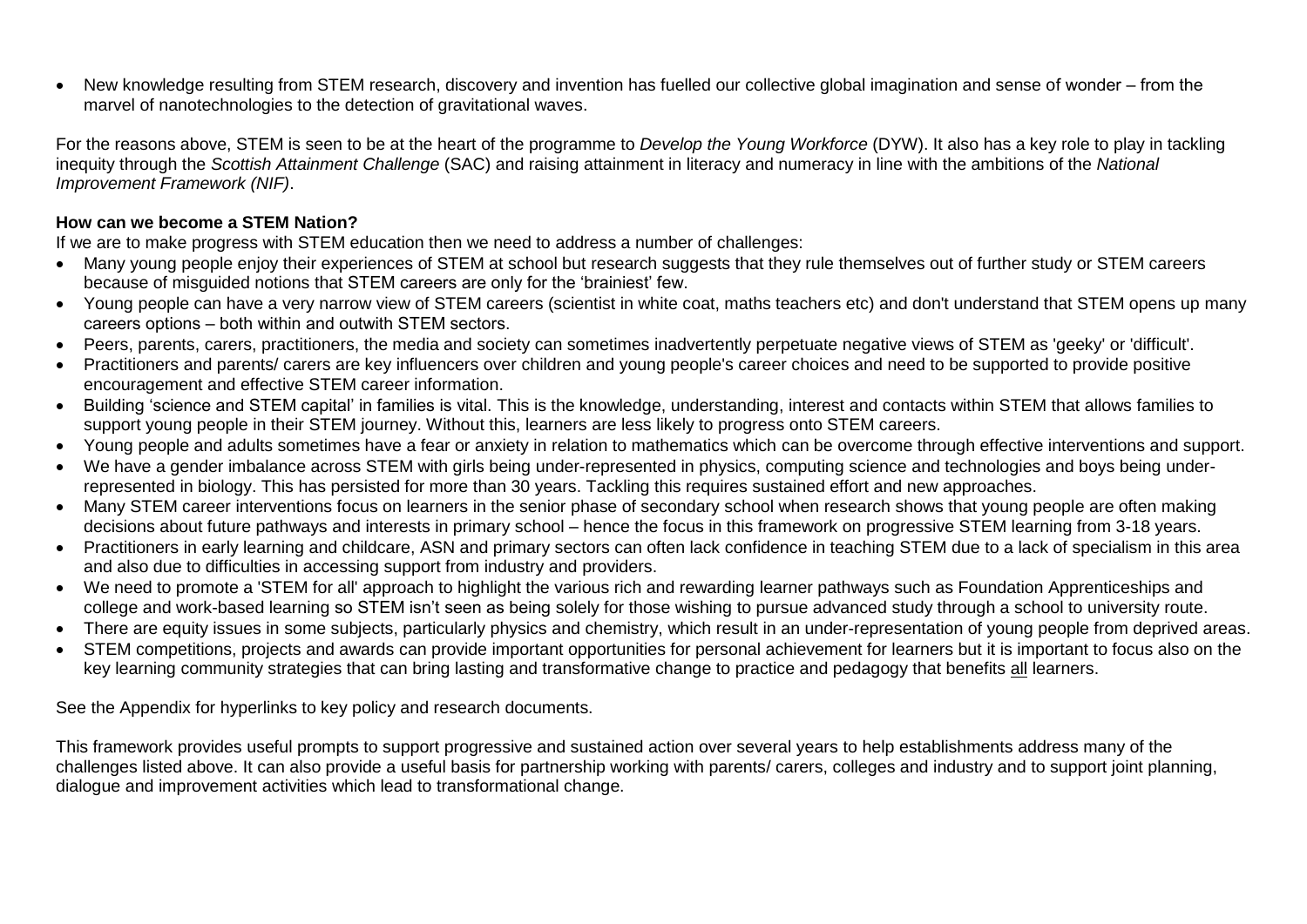#### **Using this framework**

*How good is our school?* (Fourth edition) (HGIOS4?) and *How good is our early learning and childcare?* (HGIOELC?) encourage a culture of self-improvement across Scottish education. Their aim is to support practitioners and school leaders at all levels as they evaluate current practice and plan next steps for improvement.

This STEM self-evaluation and improvement framework is intended to act as a complementary resource to *HGIOS4?* and *HGIOELC?* It has been designed to support professional dialogue, evaluation and improvement in relation to STEM. Education Scotland has worked in partnership with over fifty ELC settings and schools over a three-year period to develop this STEM framework. There is no obligation to use this framework – it is offered as a helpful guide to settings that are looking to move forward on their STEM journey. Two versions of this STEM framework have been produced. This detailed version has been developed for STEM coordinators and senior leaders within settings. A two-page summary version for practitioners has also been produced and is available from Education Scotland's National Improvement Hub.

 The adjacent diagram illustrates how an "inwards, outwards, forwards" approach remains at the heart of effective self-evaluation. Through this approach you will look inwards to analyse your work, look outwards to find out more about what is working well for others locally and nationally and look forwards to gauge what continuous improvement in STEM might look like in the longer term.



- The progression statements from 'Starting the journey' to 'Features of highly-effective practice' have been organised for consideration under the three main categories from HGIOS4? and HGIOELC? namely: leadership and management, learning provision and successes and achievements.
- Each category contains a selection of quality indicators (QIs) which are particularly relevant for STEM. You may find it more manageable to focus your efforts on one or two QIs at a time. It may take you a few years to make progress towards highly-effective practice but it will be worth it! Start small and watch it grow!
- Quality indicators and sub-headings noted in italics are from *How good is our early learning and childcare?*
- Challenge questions have been provided to support professional dialogue. A pro-forma has also been included at the end to allow establishments to record their self-evaluation and actions.
- Some of the text in the framework will be more relevant to particular sectors. Establishments should use their professional judgement in deciding which aspects are most relevant to them.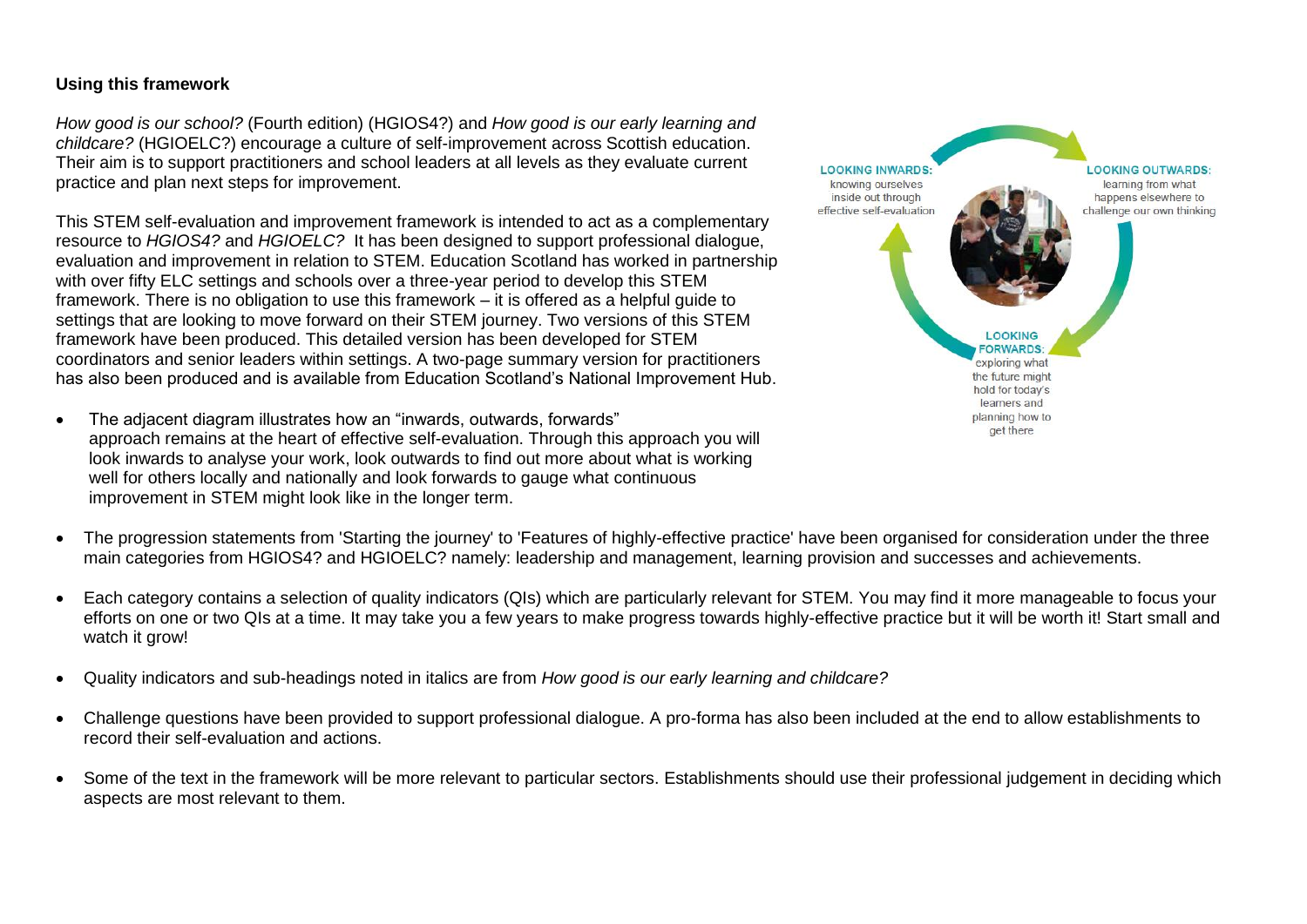| <b>Leadership and</b><br>management                                                                                                                                                                                                                                                                                                                                                                                                                                                                                                         | <b>Starting the journey</b>                                                                                                                                                                                                                                       | <b>Building on achievements</b>                                                                                                                                                                                                                                                                                                                          | <b>Features of highly-effective practice</b>                                                                                                                                                                                                                                                                                                                                                                                                                                                                                                                        |
|---------------------------------------------------------------------------------------------------------------------------------------------------------------------------------------------------------------------------------------------------------------------------------------------------------------------------------------------------------------------------------------------------------------------------------------------------------------------------------------------------------------------------------------------|-------------------------------------------------------------------------------------------------------------------------------------------------------------------------------------------------------------------------------------------------------------------|----------------------------------------------------------------------------------------------------------------------------------------------------------------------------------------------------------------------------------------------------------------------------------------------------------------------------------------------------------|---------------------------------------------------------------------------------------------------------------------------------------------------------------------------------------------------------------------------------------------------------------------------------------------------------------------------------------------------------------------------------------------------------------------------------------------------------------------------------------------------------------------------------------------------------------------|
| <b>Self-evaluation for</b><br>self-improvement<br>[Q11.1]<br>Collaborative<br>approaches to self-<br>evaluation                                                                                                                                                                                                                                                                                                                                                                                                                             | We are looking inwards to self-<br>evaluate our approaches to<br>STEM. This is being done in<br>partnership with staff, learners<br>and stakeholders. Strengths<br>and areas for improvement are<br>being identified.                                             | Our approaches to evaluating STEM<br>provision are being extended. We are<br>involving a wider range of partners and<br>stakeholders, including employers, in<br>self-evaluation activities. A shared<br>understanding of our community's<br>strengths and improvement needs is<br>being developed.                                                      | A range of effective approaches are being used to<br>ensure all staff, learners and partners, such as<br>employers and our regional college, are actively<br>involved in our STEM self-evaluation activities.<br>Learners are put at the centre of this process and have<br>a strong voice in all developments. We have a shared<br>understanding of our strengths in STEM and our<br>improvement needs. We can show how consultation<br>with stakeholders informs change and improvement.                                                                          |
| Analysis and evaluation<br>of intelligence and data/<br>Evidence-based<br>improvement                                                                                                                                                                                                                                                                                                                                                                                                                                                       | Evidence about the quality of<br>learning and teaching in STEM<br>and the progress of learners is<br>being gathered and reviewed.<br>Staff engage with key advice<br>and guidance, including the<br>Career Education Standard, to<br>reflect on current practice. | Engagement in quality improvement<br>and moderation activities in STEM is<br>helping us develop an understanding<br>of expectations and standards.<br>Approaches to monitoring and tracking<br>learners' progress and skills in STEM<br>are improving. We are looking<br>outwards and engaging with research<br>and guidance to reflect on our practice. | We engage regularly in effective quality improvement<br>and moderation activities in relation to STEM and have<br>agreed standards and expectations. Accurate<br>intelligence is helping us track progress for all learners<br>in STEM including in attainment, achievement and<br>skills development. A wide range of advice and<br>research enables us to reflect on current practice and<br>evaluate the impact of new initiatives. We actively look<br>outwards beyond the school to seek good practice in<br>STEM and can demonstrate improvement as a result. |
| Impact on learners'<br>successes and<br>achievements/<br><b>Ensuring impact of</b><br>success on children and<br>families                                                                                                                                                                                                                                                                                                                                                                                                                   | Our STEM self-evaluation is<br>shared with staff and learners.<br>The outcome of our STEM<br>self-evaluation is helping us to<br>look forward and plan our next<br>steps.                                                                                         | We can show evidence of<br>improvement based on our STEM self-<br>evaluation. This includes impact on<br>various aspects such as, learning and<br>teaching, attainment, achievement and<br>wellbeing of learners. Stakeholders,<br>including learners, are engaging with<br>evidence, to look forward and plan<br>improvements.                          | Our self-evaluation focusses on key aspects of<br>learners' successes and achievement in STEM. Clear<br>evidence of improvement can be demonstrated based<br>on actions taken as a result of self-evaluation. This<br>includes impact on learning and teaching, attainment,<br>achievement and wellbeing of learners. All<br>stakeholders, including learners, have shared<br>ownership of this evidence and use it to look forward to<br>plan continuous improvement.                                                                                              |
| Challenge questions: To what extent are we looking inwards, outwards and forwards to address our improvement needs? How do we ensure improvement<br>for the learner is central to our STEM self-evaluation activity? How well do we involve all stakeholders in self-evaluating our STEM approaches and planning<br>for improvement? How well is evidence from self-evaluation being used to inform change and improvement? To what extent do we have a shared<br>understanding of our strengths and improvement needs in relation to STEM. |                                                                                                                                                                                                                                                                   |                                                                                                                                                                                                                                                                                                                                                          |                                                                                                                                                                                                                                                                                                                                                                                                                                                                                                                                                                     |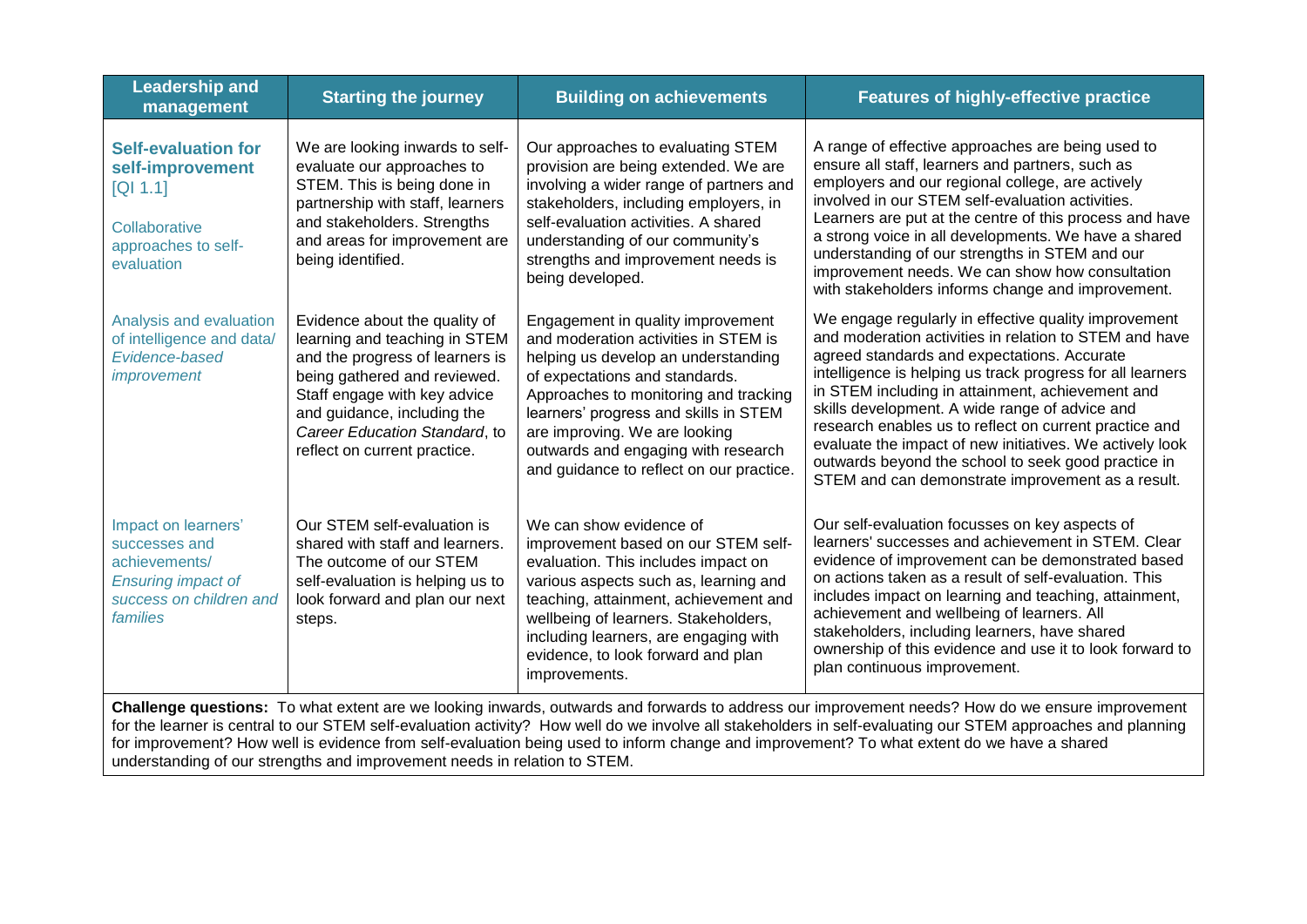| <b>Leadership and</b><br>management                                                                  | <b>Starting the journey</b>                                                                                                                                                                                                                                                                                                                                | <b>Building on achievements</b>                                                                                                                                                                                                                                                                                                                                                         | <b>Features of highly-effective practice</b>                                                                                                                                                                                                                                                                                                                                                                                                                                                                                                                                                                                                                            |
|------------------------------------------------------------------------------------------------------|------------------------------------------------------------------------------------------------------------------------------------------------------------------------------------------------------------------------------------------------------------------------------------------------------------------------------------------------------------|-----------------------------------------------------------------------------------------------------------------------------------------------------------------------------------------------------------------------------------------------------------------------------------------------------------------------------------------------------------------------------------------|-------------------------------------------------------------------------------------------------------------------------------------------------------------------------------------------------------------------------------------------------------------------------------------------------------------------------------------------------------------------------------------------------------------------------------------------------------------------------------------------------------------------------------------------------------------------------------------------------------------------------------------------------------------------------|
| <b>Leadership of</b><br>learning<br>[QI 1.2]<br>Professional<br>engagement and<br>collegiate working | Opportunities for collegiate<br>working and professional<br>engagement are being provided<br>to support improvements in<br>STEM. Staff have been<br>identified to lead and coordinate<br>STEM activities. We are<br>reaching out to colleagues,<br>learners, parents, partners and<br>employers to build our<br>understanding of STEM and<br>STEM careers. | Regular opportunities for professional<br>engagement and collegiate working in<br>STEM are being provided. An<br>increasing number of staff are<br>demonstrating leadership in learning in<br>STEM and helping to motivate, inspire<br>and support others. A collaborative<br>network of support is being built<br>involving staff, learners, parents,<br>employers and STEM providers. | An ethos and culture of professional engagement and<br>collegiate working across our learning community is<br>evident. Staff share resources, subject expertise and<br>pedagogies to build their mutual capacity. This leads to<br>continuous improvement in learning and teaching in<br>STEM and to improved outcomes for learners. There is<br>strong and shared leadership of learning by staff in<br>STEM. We build constructive relationships with learning<br>community colleagues, parents, STEM Ambassadors,<br>employers, colleges, DYW Regional Groups and STEM<br>providers to take forward improvement priorities and to<br>learn with and from each other. |
| Impact of career-<br>long professional<br>learning                                                   | Staff strengths and development<br>needs in STEM have been<br>identified. Collaborative working<br>and professional learning is<br>being accessed by staff and is<br>beginning to enhance learning<br>and teaching. We are engaging<br>with the Career Education<br>Standard.                                                                              | An increasing number of staff are<br>engaging in STEM professional<br>learning and collaborative and<br>collegiate working to build our practice.<br>This is developing our pedagogy and<br>enhancing experiences for learners.<br>We are extending our knowledge of<br>STEM curriculum areas and how they<br>relate to the world of work and other<br>priorities in education.         | There is a culture of professional learning and<br>collaborative professional enquiry in STEM. Engagement<br>with STEM research, literature and policy is helping us to<br>lead and develop learning. Staff understand how STEM<br>can help to raise attainment and achievement, tackle<br>inequity and develop the young workforce. We are linking<br>STEM to cross-cutting themes such as digital skills and<br>learning for sustainability. Engagement with employers,<br>our regional college and other STEM providers continues<br>to deepen our knowledge of STEM curriculum areas,<br>careers and applications.                                                  |
| Children and young<br>people leading<br>learning                                                     | Learners are being given<br>opportunities to take<br>responsibility for their STEM<br>learning, successes and<br>achievements.                                                                                                                                                                                                                             | Learners have a range of opportunities<br>to take decisions about their STEM<br>learning and to lead others' learning.<br>They are increasingly engaged in<br>discussions about next steps in their<br>learning in STEM.                                                                                                                                                                | Young people are taking responsibility for their own and<br>others' learning. Learners have a strong voice and take<br>on leadership roles as STEM mentors, captains and<br>Youth STEM Ambassadors within our setting and across<br>our learning community. Former learners are<br>encouraged to return to support others in their STEM<br>journeys.                                                                                                                                                                                                                                                                                                                    |
|                                                                                                      |                                                                                                                                                                                                                                                                                                                                                            |                                                                                                                                                                                                                                                                                                                                                                                         | Challenge questions: To what extent are our practitioners accessing CLPL that builds their confidence in STEM? To what extent are we utilising existing<br>expertise to build STFM capacity across our establishment? How well do we promote a culture of professional enquiry? To what extent are we encouraging                                                                                                                                                                                                                                                                                                                                                       |

expertise to build STEM capacity across our establishment? How well do we promote a culture of professional enquiry? To what extent are we encouraging learners to lead their own learning across a range of STEM contexts? How are we linking STEM to other strategic priorities such as DYW, the National Improvement Framework, the Scottish Attainment Challenge and Learning for Sustainability?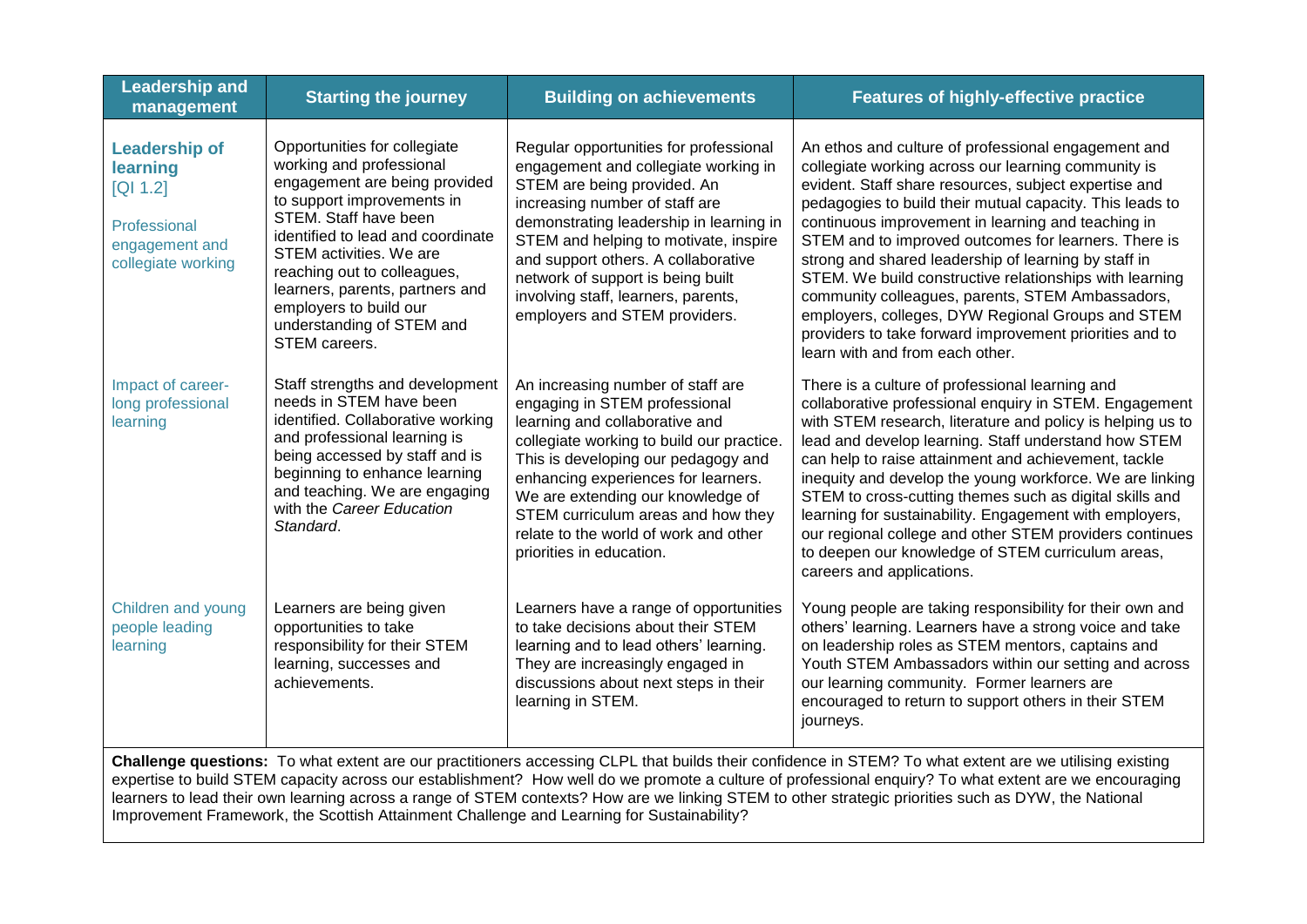| <b>Leadership and</b><br>management                                                             | <b>Starting the journey</b>                                                                                                                                                                                                                                                  | <b>Building on achievements</b>                                                                                                                                                                                                                                                                                                                                                                                         | <b>Features of highly-effective practice</b>                                                                                                                                                                                                                                                                                                                                                                                                                                                                                                                |
|-------------------------------------------------------------------------------------------------|------------------------------------------------------------------------------------------------------------------------------------------------------------------------------------------------------------------------------------------------------------------------------|-------------------------------------------------------------------------------------------------------------------------------------------------------------------------------------------------------------------------------------------------------------------------------------------------------------------------------------------------------------------------------------------------------------------------|-------------------------------------------------------------------------------------------------------------------------------------------------------------------------------------------------------------------------------------------------------------------------------------------------------------------------------------------------------------------------------------------------------------------------------------------------------------------------------------------------------------------------------------------------------------|
| <b>Leadership of</b><br>change<br>[Q1 1.3]<br>Developing a<br>shared vision,<br>values and aims | Consultation with stakeholders<br>is building our understanding<br>of why STEM is important for<br>our learners, their families and<br>our community. Our STEM<br>vision, values and aims are<br>being developed.                                                            | Our vision, values and aims for STEM<br>have been established through<br>collaboration, debate and dialogue. A<br>growing number of stakeholders have<br>ownership of this vision which is shaped<br>by the context of our community and<br>awareness of policy and practice.                                                                                                                                           | Our shared vision, values and aims for STEM continue<br>to evolve through ongoing debate, dialogue and<br>reflection with stakeholders including community,<br>college and business partners. Our aspirational vision<br>reflects the social, economic and cultural context of our<br>community. All staff and partners are committed to<br>ensuring we achieve the highest standards and<br>success for all learners.                                                                                                                                      |
| Strategic planning<br>for continuous<br>improvement                                             | Senior leaders are establishing<br>the strategic direction for<br>STEM. Staff are confident<br>about the process of change<br>and are contributing to the<br>plan for improvement through<br>dialogue, collegiate learning<br>and self-evaluation.                           | STEM is on our improvement plan. Staff,<br>learners and stakeholders are beginning<br>to take on shared leadership roles and<br>collaborate effectively. STEM is being<br>connected to other priorities including NIF,<br>SAC and DYW. Time is being made for<br>professional dialogue, collegiate learning<br>and self-evaluation to support<br>improvement.                                                           | Staff demonstrate collective responsibility to initiate<br>well-informed change in STEM. STEM is being aligned<br>with other strategic priorities such as the National<br>Improvement Framework, Scottish Attainment<br>Challenge and DYW. Strategic leaders effectively guide<br>and manage the direction and pace of change. Time is<br>being protected for professional dialogue, collegiate<br>learning and self-evaluation to support continuous<br>improvement.                                                                                       |
| Implementing<br>improvement and<br>change                                                       | Staff have been identified to<br>lead implementation,<br>improvement and change in<br>STEM. This leadership is not<br>overly-dependent on one<br>person. Staff understand the<br>need for change and how<br>STEM can help promote<br>equity, equality and social<br>justice. | A core team of staff provide effective<br>coordination and leadership for STEM.<br>Leadership for STEM at all levels is<br>emerging and staff are increasingly taking<br>responsibility for implementing change. A<br>clear rationale for STEM has been<br>agreed. Strategies are being developed to<br>monitor and evaluate the impact of<br>changes on outcomes for learners, with a<br>focus on equity and equality. | A strong core team and shared leadership at all levels,<br>including staff, learners, parents and employers, is<br>helping to make our vision for STEM a reality.<br>Staff at all levels take responsibility for implementing<br>change and for promoting equality and social justice<br>across STEM-related work. Creativity, innovation and<br>practitioner enquiry is leading to positive change and<br>greater equity for all learners. Effective strategies are in<br>place to monitor and evaluate impact of changes on<br>outcomes for all learners. |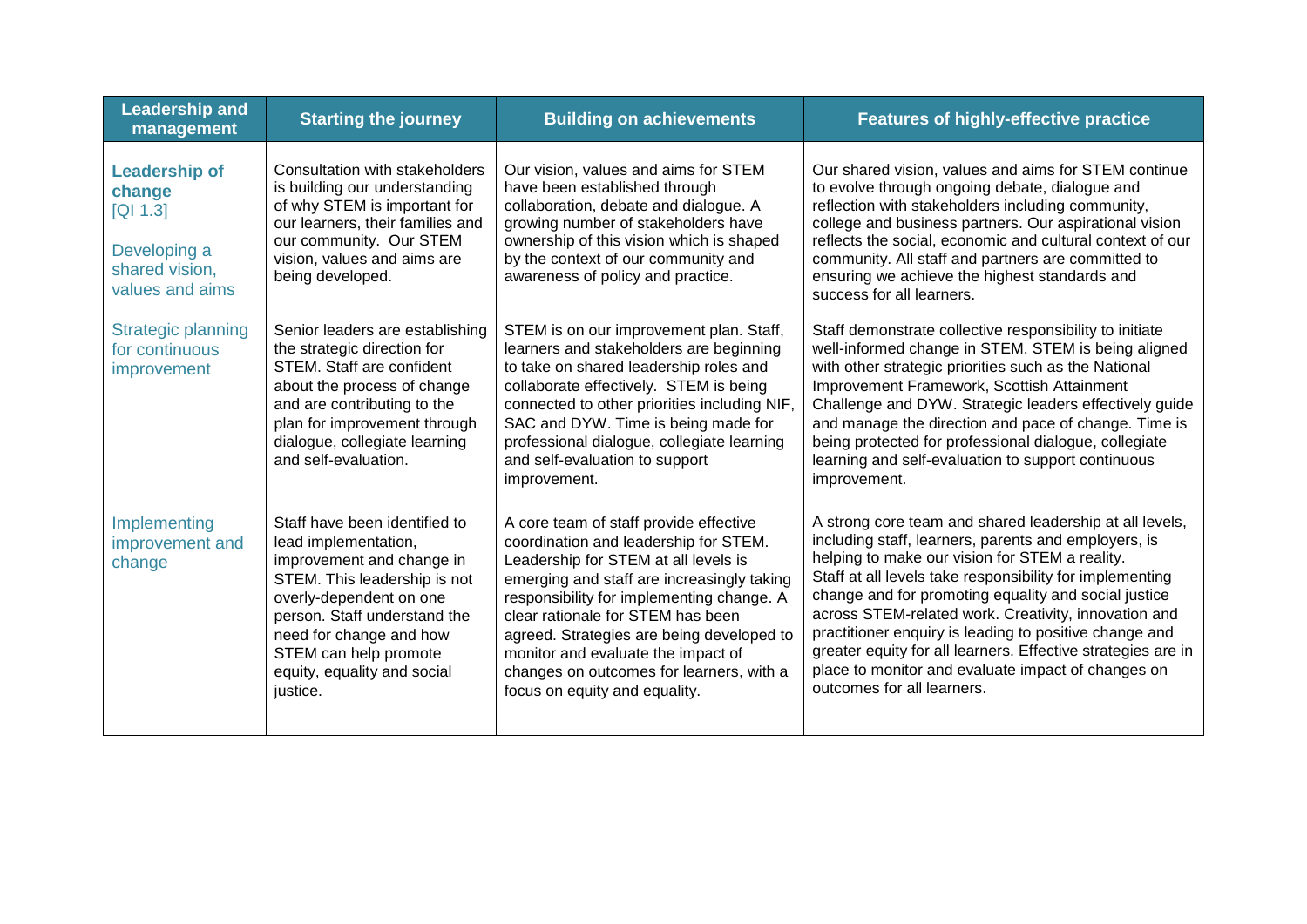| <b>Management of</b> | Available resources, including  | An increasing range of resources,          | We make best use of available resources, including                                                                                                    |
|----------------------|---------------------------------|--------------------------------------------|-------------------------------------------------------------------------------------------------------------------------------------------------------|
| resources to         | digital technologies, are being | including digital technologies, are being  | digital technologies, to create motivating, hands-on                                                                                                  |
| promote equity       | audited to see what can be      | used to support STEM learning. This        | STEM learning experiences and investigations. Indoor                                                                                                  |
| [Q1 1.5]             | used to enhance STEM            | includes creative use of indoor and        | and outdoor learning environments fully support                                                                                                       |
|                      | learning. This includes a focus | outdoor spaces to support learning,        | learning, teaching and inclusion in STEM. Learners                                                                                                    |
|                      | on learning resources which     | teaching and inclusion. Online resources,  | make independent and responsible use of resources                                                                                                     |
| Management of        | tackle stereotypes and          | such as My World of Work, are used to      | and have access to resources which challenge them at                                                                                                  |
| resources and        | promote equity and equality     | connect learning to the world of work.     | all levels. Online resources, such as My World of Work                                                                                                |
| environment for      | through positive STEM role      | Resource allocation is being reviewed to   | and Marketplace are being used effectively to promote                                                                                                 |
| learning             | models. We are exploring        | ensure the needs of all learners are being | awareness of STEM careers and opportunities.                                                                                                          |
|                      | ways to use our indoor and      | met equitably, including those pursuing    | Employers, colleges, STEM providers and other                                                                                                         |
|                      | outdoor spaces creatively to    | different learner pathways in STEM.        | stakeholders are helping us to access additional                                                                                                      |
|                      | support STEM.                   |                                            | resources to enhance learning. We diligently implement                                                                                                |
|                      |                                 |                                            | health and safety legislation in relation to STEM                                                                                                     |
|                      |                                 |                                            | equipment and activities. STEM resources are being                                                                                                    |
|                      |                                 |                                            | allocated efficiently and transparently, and with a focus                                                                                             |
|                      |                                 |                                            | on equality and equity. Those pursuing different STEM                                                                                                 |
|                      |                                 |                                            | pathways are supported equitably.                                                                                                                     |
|                      |                                 |                                            |                                                                                                                                                       |
|                      |                                 |                                            |                                                                                                                                                       |
|                      |                                 |                                            | Challenge questions: How effectively do we use our resources to meet the learning peeds of all and ensure equity? How well are our buildings, outdoor |

**Challenge questions:** How effectively do we use our resources to meet the learning needs of all and ensure equity? How well are our buildings, outdoor spaces and community resources being used to create stimulating STEM spaces? How well are we monitoring the impact of resources to inform future resourcing? How effectively are we working with STEM partners to give learners access to a much wider range of resources and learning environments?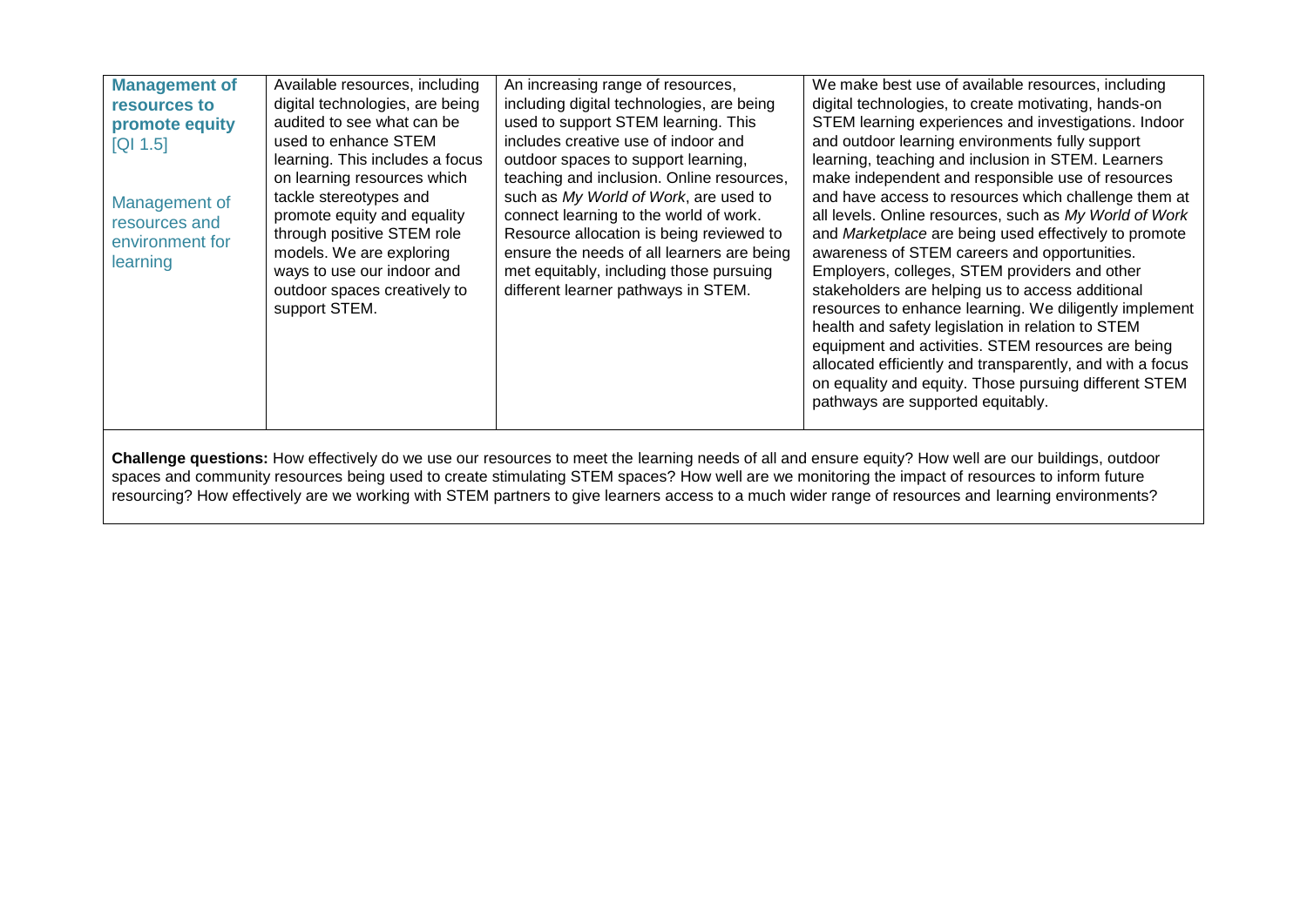| <b>Learning</b><br>provision                                                                                                                          | <b>Starting the journey</b>                                                                                                                                                                                                                                                                       | <b>Building on achievements</b>                                                                                                                                                                                                                                                                                                                        | <b>Features of highly-effective practice</b>                                                                                                                                                                                                                                                                                                                                                |
|-------------------------------------------------------------------------------------------------------------------------------------------------------|---------------------------------------------------------------------------------------------------------------------------------------------------------------------------------------------------------------------------------------------------------------------------------------------------|--------------------------------------------------------------------------------------------------------------------------------------------------------------------------------------------------------------------------------------------------------------------------------------------------------------------------------------------------------|---------------------------------------------------------------------------------------------------------------------------------------------------------------------------------------------------------------------------------------------------------------------------------------------------------------------------------------------------------------------------------------------|
| <b>Curriculum</b><br>[Q1 2.2]<br><b>Rationale and</b><br>design                                                                                       | The rationale and design of our<br>STEM curriculum is being developed<br>collegiately. Opportunities to make<br>links across science, technologies,<br>engineering and mathematics, and<br>digital skills, are being explored.<br>Engagement with national events                                 | A clear vision and rationale for our STEM<br>curriculum, informed by our values, has<br>been agreed. Our STEM curriculum is<br>increasingly being delivered through the<br>four contexts of learning. Staff recognise<br>the importance of STEM to promote<br>equity, equality and positive destinations                                               | STEM is fully embedded across the four contexts of<br>learning and meets the entitlement of learners as<br>set out in the Career Education Standard. An<br>increasing range of creative, motivating and relevant<br>opportunities and learning contexts are being used.<br>Learning for sustainability, creativity and enterprise<br>are being promoted through STEM contexts.              |
|                                                                                                                                                       | and themed weeks builds motivation,<br>awareness and confidence in STEM.                                                                                                                                                                                                                          | for all learners. Improved collegiate<br>working across STEM areas is evident.                                                                                                                                                                                                                                                                         | Effective collegiate working across STEM areas<br>enables coherent curriculum planning.                                                                                                                                                                                                                                                                                                     |
| Development of<br>the curriculum                                                                                                                      | Own knowledge of STEM and DYW<br>is growing and helping us develop<br>our STEM curriculum. We are<br>reaching out to parents and learning<br>community colleagues to involve<br>them in this process.                                                                                             | Learners, learning community colleagues,<br>parents, college staff and employers are<br>involved in reviewing and developing our<br>STEM curriculum. We take account of<br>labour market information, DYW and<br>learning for sustainability (LfS).                                                                                                    | Our STEM curriculum continues to evolve and is<br>aligned to labour market needs, the National STEM<br>Strategy, DYW and LfS. Learners, learning<br>community colleagues, parents, college staff and<br>employers jointly plan curriculum developments to<br>support positive outcomes for all learners.                                                                                    |
| Learning<br>pathways/<br>Pedagogy and<br>play                                                                                                         | Learning pathways in STEM are<br>being reviewed to ensure they meet<br>the needs of all learners. This<br>includes a review of prior learning,<br>progression in learning, and skills<br>development. We are trying new<br>pedagogies to develop STEM skills<br>through play and active learning. | Flexible learning pathways in STEM are<br>being developed to meet the needs of all<br>learners. These are aligned to the<br>principles of curriculum design and build<br>on prior learning. STEM is being linked to<br>literacy, numeracy, health and wellbeing<br>and digital skills. Play and practice skills<br>relating to STEM are more embedded. | Flexible learning pathways in STEM are helping to<br>raise attainment and meets the needs and<br>aspirations of all learners. We work with regional<br>colleges and employers to plan and deliver a<br>coherent range of STEM learner pathways.<br>Learners are provided with rich and relevant<br>opportunities to develop play and practice skills in<br>STEM, both indoors and outdoors. |
| <b>Skills for</b><br>learning, life<br>and work                                                                                                       | We are engaging with the Career<br><b>Education Standard and are</b><br>reflecting on how we are meeting the<br>entitlements of learners through<br>STEM. Through the curriculum, we<br>are raising the profile of STEM skills<br>and careers.                                                    | Employability and career management<br>skills, as outlined in the Career Education<br>Standard, are beginning to be embedded<br>in the curriculum. Work with partners and<br>employers is enhancing learners' skills<br>and awareness of STEM careers.                                                                                                 | The entitlements of learners, as outlined in the<br>Career Education Standard, are embedded in our<br>curriculum. Partners help shape progressive,<br>challenging and motivating STEM experiences in<br>line with the Work Placement Standard and School<br>Employer Partnership Guidance. All learners are<br>highly informed about STEM skills and careers.                               |
| Challenge questions: How well are we using STEM to support interdisciplinary learning? To what extent can our learners relate their STEM learning and |                                                                                                                                                                                                                                                                                                   |                                                                                                                                                                                                                                                                                                                                                        |                                                                                                                                                                                                                                                                                                                                                                                             |

**Challenge questions:** How well are we using STEM to support interdisciplinary learning? To what extent can our learners relate their STEM learning and skills to the world of work? How well do our approaches to profiling help young people recognise the STEM skills they are developing? How well are our learning pathways in STEM meeting the needs and aspirations of all learners, as well as employers and industry?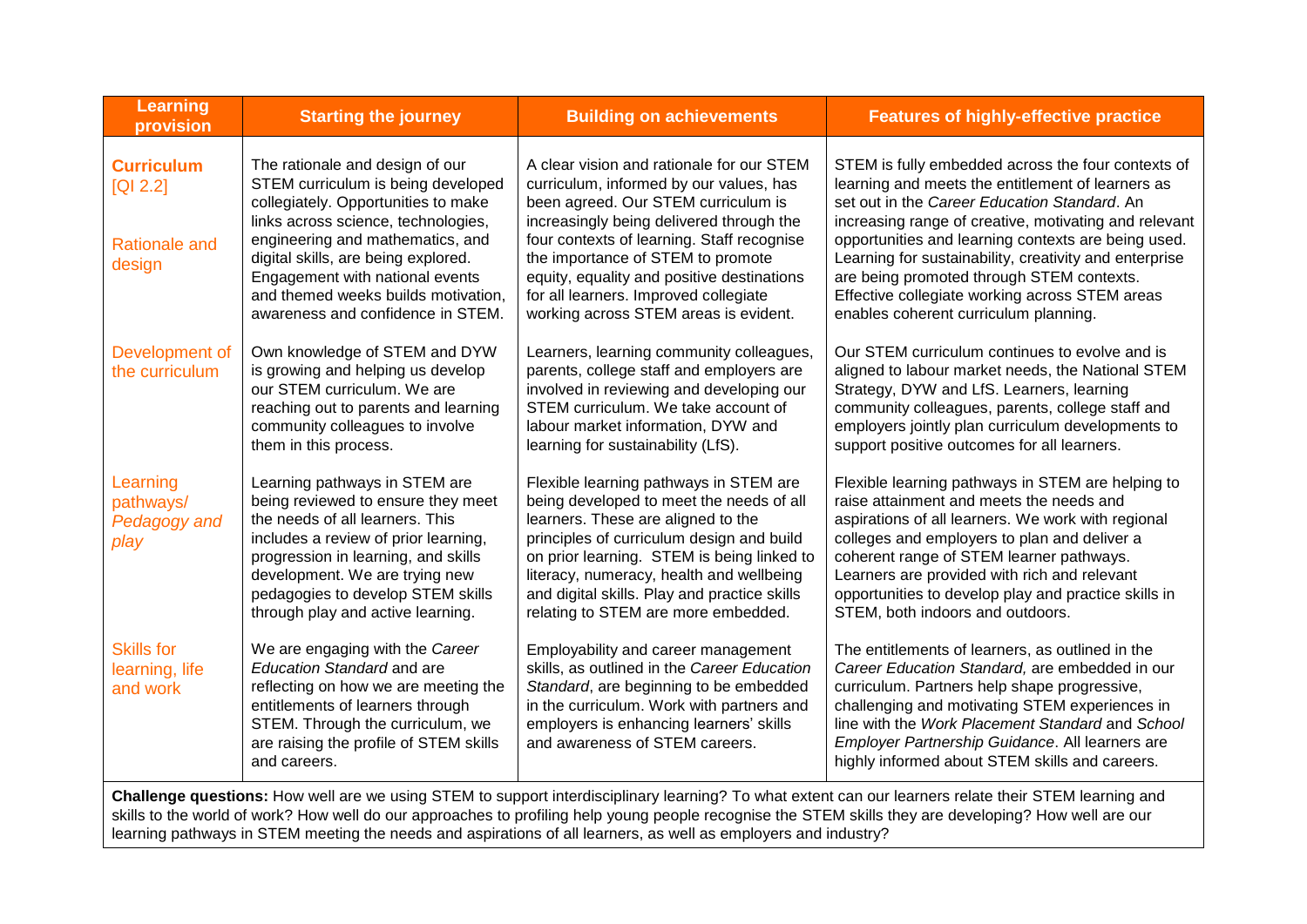| <b>Learning</b><br>provision                                                                                                                              | <b>Starting the journey</b>                                                                                                                                                                                                                                                   | <b>Building on achievements</b>                                                                                                                                                                                                                                                              | <b>Features of highly-effective practice</b>                                                                                                                                                                                                                                                                                                                                                                                                        |
|-----------------------------------------------------------------------------------------------------------------------------------------------------------|-------------------------------------------------------------------------------------------------------------------------------------------------------------------------------------------------------------------------------------------------------------------------------|----------------------------------------------------------------------------------------------------------------------------------------------------------------------------------------------------------------------------------------------------------------------------------------------|-----------------------------------------------------------------------------------------------------------------------------------------------------------------------------------------------------------------------------------------------------------------------------------------------------------------------------------------------------------------------------------------------------------------------------------------------------|
| Learning,<br>teaching and<br><b>assessment</b><br>[Q1 2.3]<br>Learning and<br>engagement                                                                  | Interactive learning experiences in<br>STEM, including with digital<br>technologies, are being developed<br>to engage and motivate learners.<br>Staff are sharing successes and<br>practice to enhance learning and<br>teaching across our setting.                           | The majority of learners are engaged in<br>motivating and challenging inquiry-<br>based and experiential STEM learning<br>experiences. Learners are becoming<br>increasing resilient, confident and<br>independent in their learning. Learners<br>exercise choice in their learning.         | STEM pedagogy promotes active, inquiry-based,<br>experiential learning that is challenging and well-matched<br>to the needs and interests of learners. All learners<br>understand the purpose and relevance of their STEM<br>learning, such as to children's rights. Learners lead<br>learning in STEM and are resilient and confident in<br>exercising choice. Learners are highly motivated.                                                      |
| <b>Quality of</b><br>teaching/<br><i>interactions</i>                                                                                                     | Our STEM pedagogy is developing<br>and we are exploring how different<br>learning environments and<br>approaches can be used to engage<br>learners. Observation of learners'<br>engagement is informing<br>interventions and future learning.                                 | Staff across our setting increasingly<br>demonstrate effective pedagogy and<br>practice in STEM, in line with our vision<br>and values. We use learning<br>environments and creative teaching<br>approaches to promote curiosity,<br>independence and higher-order thinking                  | Our STEM pedagogy is underpinned by our school vision<br>and values. A wide range of STEM learning<br>environments and creative teaching approaches are<br>used to develop higher-order skills and independent<br>learning. Learning is enriched by digital technologies.<br>Curiosity, investigation, invention, discovery and problem<br>solving are strong features of our STEM learning.                                                        |
| <b>Effective use</b><br>of assessment                                                                                                                     | We are looking at the evidence we<br>gather for STEM-related learning<br>and what this tells us about<br>learners' knowledge,<br>understanding, skills, capabilities<br>and attributes. Staff are starting to<br>engage with the Benchmarks for<br>Assessment for STEM areas. | Our approaches to assessment in STEM<br>are improving. Staff are using evidence<br>to provide regular feedback to learners<br>and to parents. The Benchmarks for<br>Assessment are being used by staff to<br>moderate and develop our<br>understanding of standards.                         | Assessment is integral to our planning of learning and<br>teaching in STEM. We use a variety of assessment<br>approaches to gather reliable and valid evidence of<br>progress; to provide high-quality and regular feedback to<br>learners and to report to parents. Our learning<br>community has shared expectations of standards in<br>STEM and staff use Benchmarks for Assessment to<br>support moderation of STEM across all ages and stages. |
| Planning,<br>tracking and<br>monitoring                                                                                                                   | Our approaches to planning,<br>tracking and monitoring in STEM<br>are being reviewed to help us meet<br>the needs and secure progress for<br>all learners. Learners are being<br>involved in planning learning.                                                               | Approaches to planning, tracking and<br>monitoring in STEM are improving. Staff<br>are gaining confidence in analysing data<br>and evidence of learners' progress,<br>attainment and skills development in<br>STEM subjects. This includes a focus on<br>those facing additional challenges. | We effectively monitor and track learners' progress,<br>attainment and skills in STEM. Robust and reliable data<br>and evidence is being used to plan interventions. This<br>improves STEM outcomes, particularly for those facing<br>additional challenges, for example, those from our most<br>deprived communities, those who are looked after, young<br>carers and those with additional support needs.                                         |
| Challenge questions: How well do staff provide regular high-quality feedback to learners so they understand their progress in STEM learning and what they |                                                                                                                                                                                                                                                                               |                                                                                                                                                                                                                                                                                              |                                                                                                                                                                                                                                                                                                                                                                                                                                                     |

need to do to improve? How well do we record, analyse and use assessment information in STEM subjects to identify development needs for individual learners and specific groups? How well do we use our community and outdoor spaces to provide high-quality outdoor learning in STEM? How well do staff access and apply relevant findings from research to improve learning and teaching?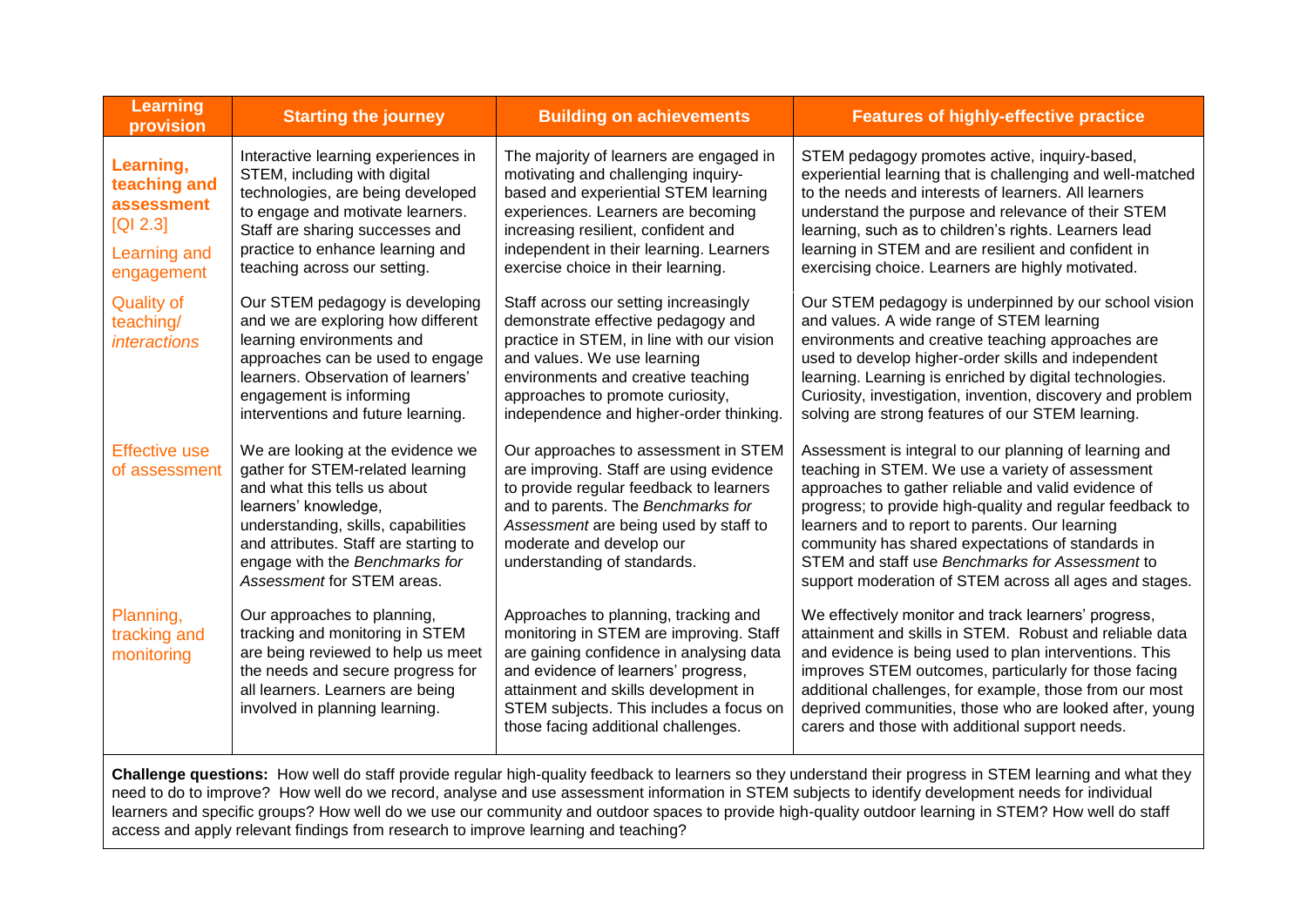| <b>Learning provision</b>                                                                                                                                    | <b>Starting the journey</b>                                                                                                                                                                                                                                                                                                                                                            | <b>Building on achievements</b>                                                                                                                                                                                                                                                                                                                                                                                                                               | <b>Features of highly-effective practice</b>                                                                                                                                                                                                                                                                                                                                                                                                                                                                                                                                                                                                                                                                                                                                                                                                                                                                                                                 |
|--------------------------------------------------------------------------------------------------------------------------------------------------------------|----------------------------------------------------------------------------------------------------------------------------------------------------------------------------------------------------------------------------------------------------------------------------------------------------------------------------------------------------------------------------------------|---------------------------------------------------------------------------------------------------------------------------------------------------------------------------------------------------------------------------------------------------------------------------------------------------------------------------------------------------------------------------------------------------------------------------------------------------------------|--------------------------------------------------------------------------------------------------------------------------------------------------------------------------------------------------------------------------------------------------------------------------------------------------------------------------------------------------------------------------------------------------------------------------------------------------------------------------------------------------------------------------------------------------------------------------------------------------------------------------------------------------------------------------------------------------------------------------------------------------------------------------------------------------------------------------------------------------------------------------------------------------------------------------------------------------------------|
| <b>Family learning</b><br>[Q1 2.5]<br><b>Engaging families in</b><br>learning                                                                                | Families are consulted about<br>their needs and aspirations in<br>relation to STEM and to better<br>understand how they might be<br>involved in STEM planning and<br>activities. We are engaging<br>with colleagues across our<br>learning community, including<br>early learning and childcare<br>settings, to learn about<br>different ways to engage with<br>parents.               | Parents/carers are being more<br>widely consulted to ensure that<br>we are meeting their needs and<br>aspirations in relation to STEM.<br>A range of parents are actively<br>involved in planning STEM<br>programmes and supporting<br>STEM activities. Staff work with<br>parents/carers to reduce<br>potential barriers to<br>engagement. STEM has greater<br>profile in our communications to<br>parents and families and in<br>events within our setting. | Parents/carers are involved in the design and delivery of our<br>STEM programmes. We consult parents and careers regularly<br>to ensure that we are meeting the needs and ambitions of<br>families within the learning community. Our parental and family<br>engagement programmes build STEM capital. Families have a<br>diverse range of opportunities to engage in their child's<br>learning, such as cluster-wide STEM fairs, participation in<br>lessons and STEM clubs etc. We use creative, hands-on<br>approaches to STEM homework to engage parents and<br>families. Social media and digital technologies are used<br>effectively to engage parents in their child's learning.<br>Opportunities such as citizen science events, industry visits,<br>science centres and festivals are promoted to our families. A<br>wide range of parents come into school to talk about how they<br>use STEM in their jobs and to support wider STEM activities. |
| <b>Quality of family</b><br>learning<br>programmes                                                                                                           | Engagement with partners,<br>including community learning<br>and development (CLD)<br>partners, helps us map STEM<br>family learning programmes<br>that are currently being<br>delivered. This helps us to<br>build on existing programmes<br>that are having an impact. We<br>are exploring ways to better<br>engage families in learning<br>about STEM and STEM-<br>related careers. | Relevant, fun and engaging<br><b>STEM family learning</b><br>programmes are being<br>developed through effective<br>partnerships with relevant<br>agencies, including CLD<br>partners. More parents/carers<br>are becoming involved in their<br>children's STEM learning as well<br>as gaining skills of their own.<br>Families are gaining an<br>understanding of STEM skills,<br>careers and pathways.                                                      | Partnership working with CLD and other agencies builds strong,<br>positive relationships with our families and supports lifelong<br>learning in STEM. Parents/carers are actively involved in<br>STEM learning and engage in their children's learning at home<br>and in community settings. We have a sustained focus on<br>promoting gender balance in STEM and engaging with families<br>facing barriers to STEM including those from deprived areas<br>and different ethnic backgrounds, those at risk of disengaging,<br>those with disabled children and those who have experienced<br>care. STEM careers are promoted effectively to families and we<br>celebrate the diversity of the STEM workforce. Different STEM<br>pathways, including Foundation and Modern Apprenticeships,<br>are being promoted enthusiastically to parents.                                                                                                                |
| <b>Challenge questions:</b> How effectively are we building STEM capital in families? To what extent are we successfully engaging hard to reach families? To |                                                                                                                                                                                                                                                                                                                                                                                        |                                                                                                                                                                                                                                                                                                                                                                                                                                                               |                                                                                                                                                                                                                                                                                                                                                                                                                                                                                                                                                                                                                                                                                                                                                                                                                                                                                                                                                              |

**Challenge questions:** How effectively are we building STEM capital in families? To what extent are we successfully engaging hard to reach families? To what extent are we making use of parental skills and expertise in STEM? How effectively are we using STEM opportunities to engage families in exciting, innovative, relevant and motivating learning experiences? How effectively are we using STEM learning to improve the life chances and health and wellbeing of families?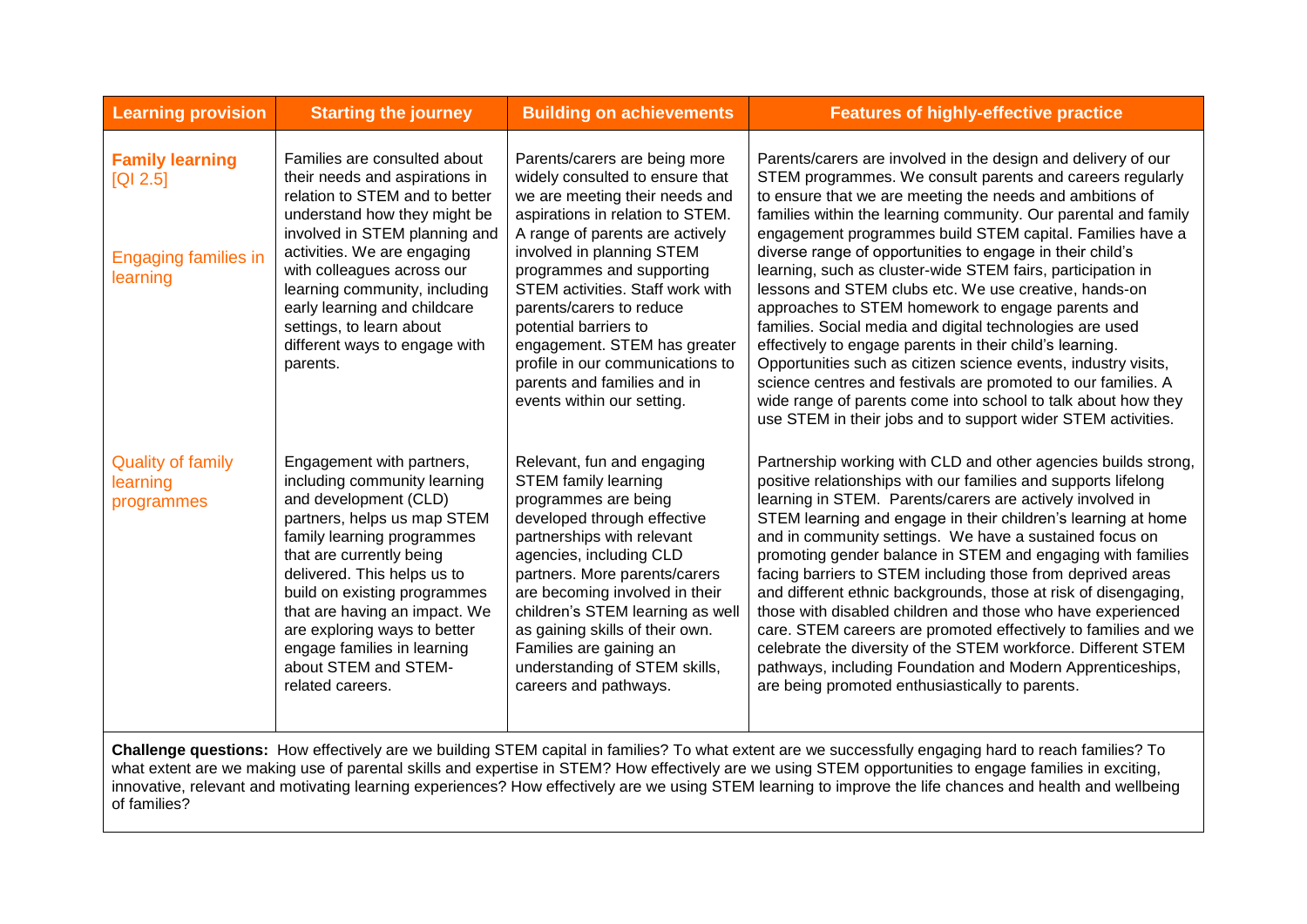| <b>Learning</b><br>provision                                                                                                                                                                                                                                                                                          | <b>Starting the journey</b>                                                                                                                                                                                                                                                                                                                    | <b>Building on achievements</b>                                                                                                                                                                                                                                                                                                                                                                                                      | <b>Features of highly-effective practice</b>                                                                                                                                                                                                                                                                                                                                                                                                                                                                                                                                                                |
|-----------------------------------------------------------------------------------------------------------------------------------------------------------------------------------------------------------------------------------------------------------------------------------------------------------------------|------------------------------------------------------------------------------------------------------------------------------------------------------------------------------------------------------------------------------------------------------------------------------------------------------------------------------------------------|--------------------------------------------------------------------------------------------------------------------------------------------------------------------------------------------------------------------------------------------------------------------------------------------------------------------------------------------------------------------------------------------------------------------------------------|-------------------------------------------------------------------------------------------------------------------------------------------------------------------------------------------------------------------------------------------------------------------------------------------------------------------------------------------------------------------------------------------------------------------------------------------------------------------------------------------------------------------------------------------------------------------------------------------------------------|
| <b>Transitions</b><br>[QI 2.6]<br>Arrangements to<br>support learners<br>and their families                                                                                                                                                                                                                           | The effectiveness of STEM<br>transitions are being reviewed to<br>ensure young people are being<br>prepared for their next phase of<br>STEM learning. Learners,<br>parents/carers and relevant<br>agencies are consulted and<br>involved.                                                                                                      | Improved transition arrangements are<br>building confidence and resilience of<br>learners in STEM. The information and<br>support we provide to learners/parents is<br>being improved to help them make<br>informed choices about the next phase of<br>STEM learning. We are taking account of<br>group and individual needs including<br>those needing additional support.                                                          | Young people demonstrate resilience and<br>confidence in their STEM learning during transitions<br>and continue to make progress, including those<br>requiring additional support. Learners and<br>parents/carers are supported to make informed<br>choices about learning pathways and to prepare for<br>future destinations in STEM. We promote parity of<br>esteem between traditional and other pathways<br>such as Foundation and Modern Apprenticeships.                                                                                                                                              |
| Collaborative<br>planning and<br>delivery                                                                                                                                                                                                                                                                             | Collaboration with partners<br>enables us to plan for more<br>effective transitions and pathways<br>in STEM. We are reviewing the<br>way we share information about<br>learners' progress and needs in<br>STEM.                                                                                                                                | Transition arrangements and the way we<br>share information about learner's<br>progress in STEM are improving. We are<br>increasingly taking account of group and<br>individual needs and making provisions<br>for those requiring additional support.<br>STEM-themed transition days and<br>activities are being used to engage and<br>motivate learners.                                                                           | Comprehensive, well planned transition<br>arrangements are in place for STEM. Effective<br>tailored programmes for those needing additional<br>support are in place. Strong relationships have been<br>formed across our learning community, and with our<br>regional college and Skills Development Scotland.<br>Coherent STEM transitions and pathways have<br>been developed with our partners. We jointly plan<br>and evaluate our STEM curriculum and share<br>information about learners' progress and needs.                                                                                         |
| <b>Continuity and</b><br>progression in<br>learning                                                                                                                                                                                                                                                                   | Staff are visiting other<br>establishments in our learning<br>community to better understand<br>the STEM journey for learners.<br>We are reviewing the continuity<br>and progression in STEM-related<br>learning and observing changes<br>in engagement, motivation,<br>attainment and achievement in<br>STEM subjects through<br>transitions. | Our tracking, monitoring and profiling of<br>STEM progress, attainment and skills<br>development are becoming more<br>effective. This is increasingly helping<br>learners' to identify their strengths and<br>next steps in learning. Collaboration with<br>learning community colleagues and with<br>our regional college is helping to improve<br>continuity and progression in learning in<br>STEM, including across transitions. | There is continuity and progression in STEM<br>learning across all curriculum areas at all stages of<br>learning. Tracking and monitoring, profiling and<br>personal learning planning is helping children and<br>young people identify their strengths, skills and next<br>steps in STEM learning. Information is being shared<br>effectively across transitions within the learning<br>community, and with further/higher education<br>establishments where appropriate. Partnership<br>working helps learners transition into sustained,<br>positive, post-school destinations, particularly in<br>STEM. |
| Challenge questions: To what extent are we planning opportunities for staff across sectors to come together to develop a shared understanding or progress<br>across lovels and into the septembers? To what extent are we using information from profiling to ensure continuity in Jearning and progression in skills |                                                                                                                                                                                                                                                                                                                                                |                                                                                                                                                                                                                                                                                                                                                                                                                                      |                                                                                                                                                                                                                                                                                                                                                                                                                                                                                                                                                                                                             |

across levels and into the senior phase? To what extent are we using information from profiling to ensure continuity in learning and progression in skills development? How effectively are we ensuring learners achieve positive destinations in STEM when they leave school? How well are we engaging with colleagues in our learning community, and in our regional college, to plan coherent learning experiences and pathways in STEM?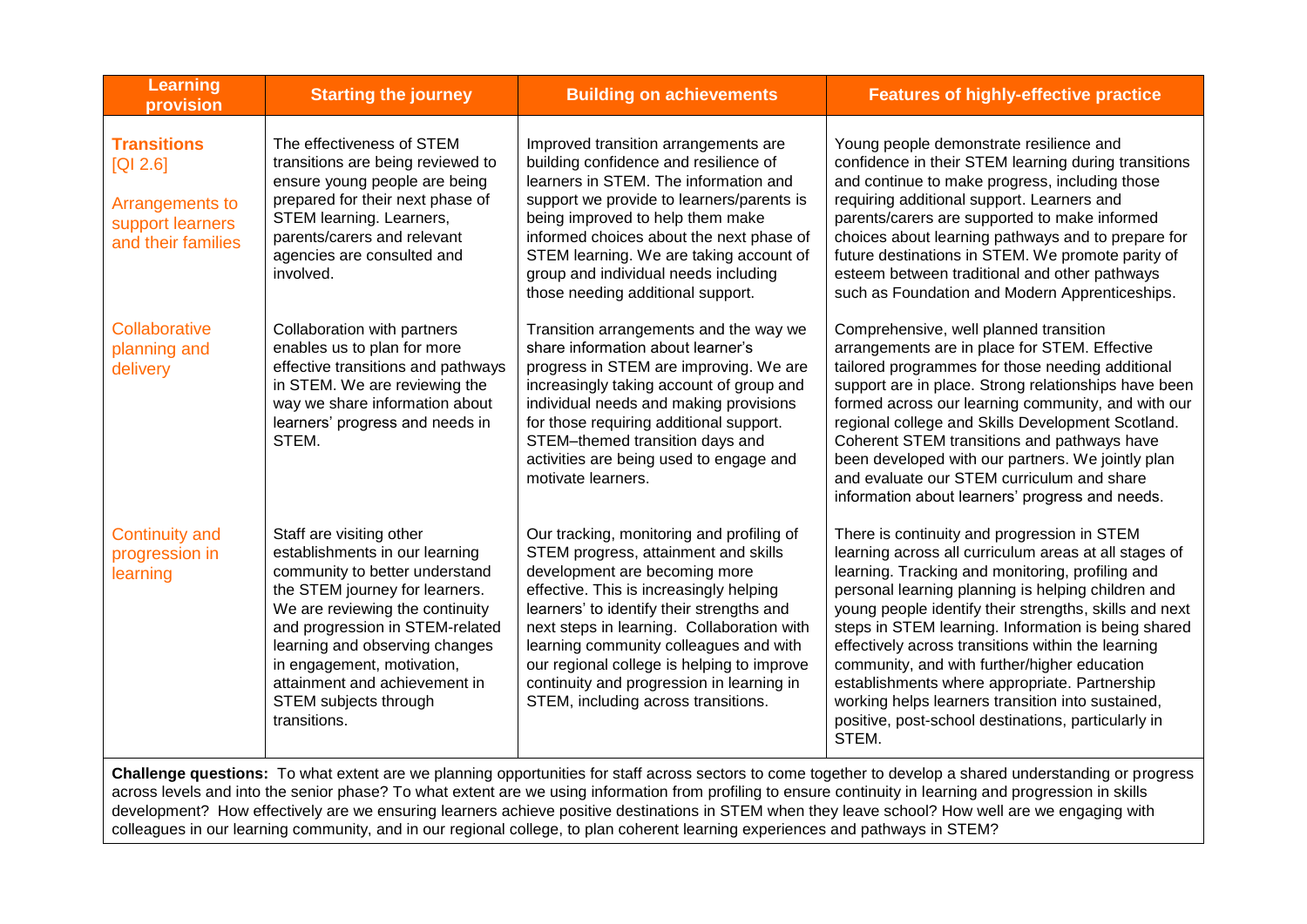| <b>Learning</b><br>provision                                                           | <b>Starting the journey</b>                                                                                                                                                                                                                                                                      | <b>Building on achievements</b>                                                                                                                                                                                                                                                                                                                                                                                                | <b>Features of highly-effective practice</b>                                                                                                                                                                                                                                                                                                                                                                                                                                                                                                                                          |
|----------------------------------------------------------------------------------------|--------------------------------------------------------------------------------------------------------------------------------------------------------------------------------------------------------------------------------------------------------------------------------------------------|--------------------------------------------------------------------------------------------------------------------------------------------------------------------------------------------------------------------------------------------------------------------------------------------------------------------------------------------------------------------------------------------------------------------------------|---------------------------------------------------------------------------------------------------------------------------------------------------------------------------------------------------------------------------------------------------------------------------------------------------------------------------------------------------------------------------------------------------------------------------------------------------------------------------------------------------------------------------------------------------------------------------------------|
| <b>Partnerships</b><br>[Q1 2.7]<br>The development<br>and promotion of<br>partnerships | We are engaging with partners,<br>such as parents, STEM<br>Ambassadors and local employers,<br>to develop our STEM activities and<br>promote STEM careers. We are<br>developing an understanding of the<br>different contexts in which we work<br>and the purpose of our partnership<br>working. | Effective partnerships with parents,<br>employers, our regional college and<br>STEM stakeholders continue to grow. We<br>are starting to align activities to the Work<br>Placement Standard and Guidance on<br>School/Employer Partnerships. Our<br>partnerships are enabling us to undertake<br>a wider range of STEM activities.<br>Communication between partners is<br>becoming more regular, structured and<br>efficient. | Positive, sustainable relationships have been built<br>with a wide range of STEM partners including<br>parents/ carers, employers, STEM Ambassadors,<br>community learning and development and Third<br>Sector partners, our regional college and higher<br>education institutions, where relevant. Partnerships<br>are based on our shared values, vision and aims.<br>Sustainable partnerships with employers are aligned<br>to the Work Placement Standard and Guidance on<br>School/Employer Partnerships. We have a clear<br>strategy for growing existing and new partnerships. |
| Collaborative<br>learning and<br>improvement                                           | Partners are involved in evaluating<br>our partnership activities. We are<br>discussing ways in which our<br>partnership working can be<br>extended or improved.                                                                                                                                 | We are starting to work collaboratively<br>with partners to plan, deliver, monitor and<br>evaluate joint activities. Our partnership<br>working supports professional learning<br>and is helping to build leadership capacity<br>and understanding of STEM workplaces,<br>training and career opportunities.                                                                                                                   | We collaborate effectively, and in a structured way,<br>with partners to plan, deliver, monitor and evaluate<br>joint work. Expertise is shared through mutual<br>training and college/industry visits so that we learn<br>with and from each other. Our partnership working is<br>building the capacity of staff and strengthening<br>leadership within our setting and for our partners.                                                                                                                                                                                            |
| Impact on<br>learners/<br>children and<br>families                                     | Our STEM partnership working is<br>starting to improve learning<br>provision. Positive impacts are<br>emerging for learners and families<br>in our community. We are exploring<br>ways to enhance STEM pathways<br>and parental engagement.                                                      | STEM partnership working is resulting in<br>positive outcomes for an increasing<br>number of learners and their families. We<br>work with parents to promote positive<br>perceptions of STEM and engage them in<br><b>STEM learning. Motivational STEM</b><br>learning experiences are starting to have<br>a positive impact on attainment. A range<br>of learning pathways in STEM are being<br>planned.                      | Partnerships are delivering positive outcomes for<br>our learners and families and promoting equity in<br>STEM. We are raising attainment and closing the<br>gap, including in literacy and numeracy, through<br>STEM. STEM capital is being developed by<br>engaging parents in their child's STEM learning.<br>Effective partnerships are providing an extended<br>range of learning pathways in STEM. Learners<br>develop skills to enable them to secure sustainable,<br>positive destinations in STEM.                                                                           |

**Challenge questions:** How well are we working with partners including Third Sector organisations to provide tailored programmes for those requiring additional support due to gender, ethnicity, disability and those who have experienced care? To what extent to we engage in joint professional learning with partners? How well do we understand the employment needs and opportunities in our local community? How is this reflected in our learning pathways?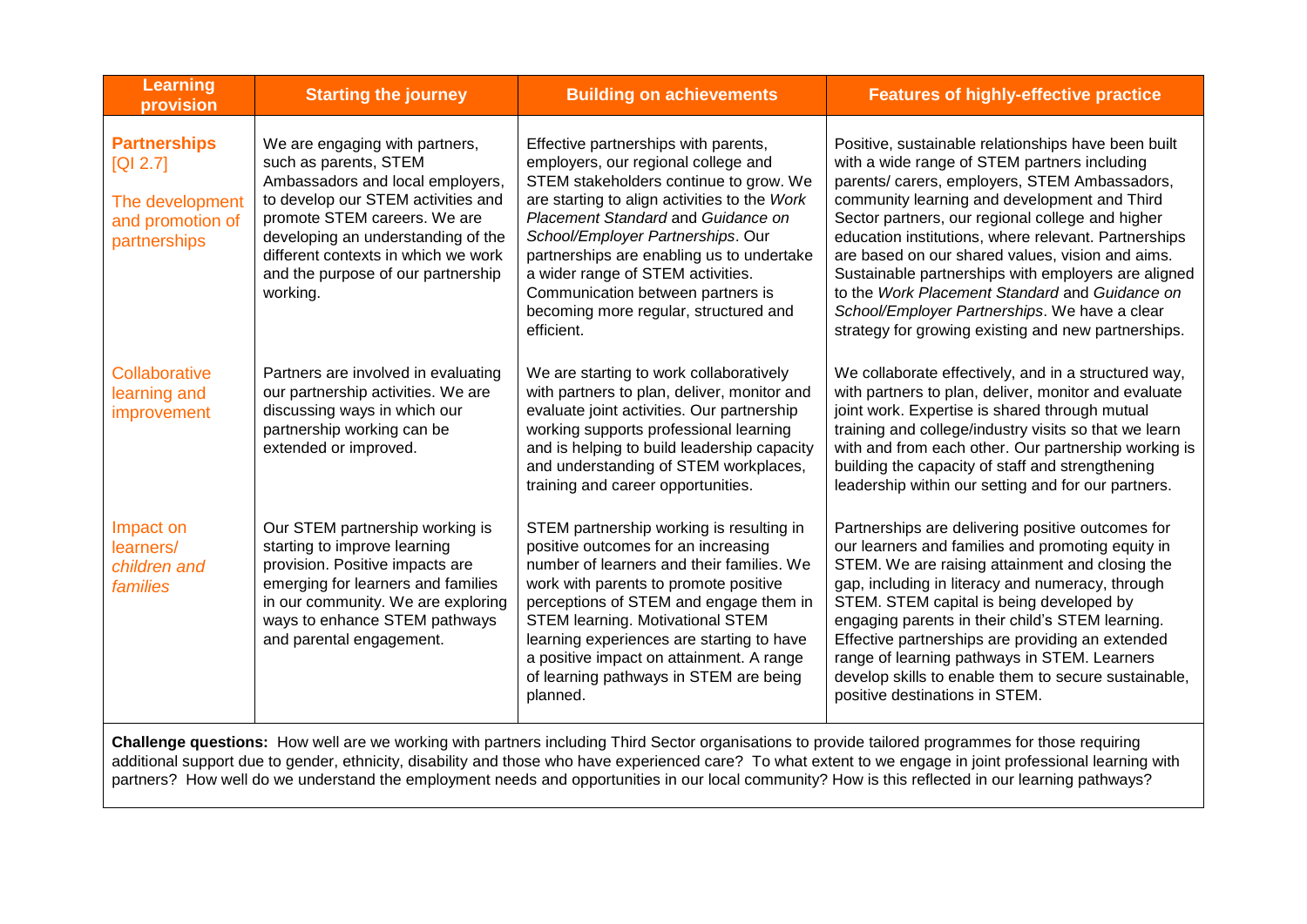| <b>Successes</b><br>and<br>achievements                                              | <b>Starting the journey</b>                                                                                                                                                                                                                                                                                                                                            | <b>Building on achievements</b>                                                                                                                                                                                                                                                                                                                                                                                                                                                                                                                                                                        | <b>Features of highly-effective practice</b>                                                                                                                                                                                                                                                                                                                                                                                                                                                                                                                                                                                                                                                                                                                                                                                                                                                                                                         |
|--------------------------------------------------------------------------------------|------------------------------------------------------------------------------------------------------------------------------------------------------------------------------------------------------------------------------------------------------------------------------------------------------------------------------------------------------------------------|--------------------------------------------------------------------------------------------------------------------------------------------------------------------------------------------------------------------------------------------------------------------------------------------------------------------------------------------------------------------------------------------------------------------------------------------------------------------------------------------------------------------------------------------------------------------------------------------------------|------------------------------------------------------------------------------------------------------------------------------------------------------------------------------------------------------------------------------------------------------------------------------------------------------------------------------------------------------------------------------------------------------------------------------------------------------------------------------------------------------------------------------------------------------------------------------------------------------------------------------------------------------------------------------------------------------------------------------------------------------------------------------------------------------------------------------------------------------------------------------------------------------------------------------------------------------|
| <b>Improving</b><br>wellbeing,<br>equality and<br>inclusion<br>[QI 3.1]<br>Wellbeing | Our approach to STEM is<br>beginning to enhance wellbeing<br>and improve outcomes for<br>learners. We are exploring ways<br>to use STEM to build supportive<br>relationships in our setting and<br>to celebrate the dignity and<br>worth of every individual.                                                                                                          | Our approaches to STEM are promoting<br>wellbeing and improving outcomes for an<br>increasing number of learners. Our<br>learners are benefitting from a wider<br>range of high-quality STEM learning<br>experiences. STEM is enhancing our staff<br>relationships and our sense of community.<br>Staff with STEM-related responsibilities<br>are working together. We are involving<br>learners in decisions and discussions<br>about their STEM learning and pathways.                                                                                                                               | Our approach to STEM promotes wellbeing and<br>improves outcomes for all learners and their families. All<br>learners feel safe, healthy, achieving, nurtured, active,<br>respected, responsible and included in STEM activities.<br>All staff and STEM partners feel valued and supported.<br>Learners benefit from high-quality STEM experiences<br>and high expectations. STEM is helping to build very<br>positive and supportive relationships across our learning<br>community. Staff with STEM-related responsibilities<br>collaborate effectively. We consider the needs, risks and<br>rights of young people as individuals and actively include<br>them in discussions and decisions about their STEM<br>learning and pathways.                                                                                                                                                                                                            |
| Inclusion and<br>equality                                                            | We are exploring ways to<br>address equality, diversity,<br>inclusion and equity through<br>STEM. Engagement with<br>research is helping us to build<br>our understanding of gender<br>equality and stereotyping in<br>STEM. Learning materials,<br>books and displays are being<br>reviewed to ensure they<br>promote diversity and do not<br>perpetuate stereotypes. | We are trialling approaches to improve<br>gender balance, equality, equity, diversity<br>and inclusion through STEM. This aims to<br>increase the engagement, attainment and<br>achievement of learners from our most<br>deprived areas; from DYW identified<br>groups (gender, ethnicity, disability and<br>care-experienced young people) and<br>groups with protected characteristics. The<br>diversity of the STEM workforce is<br>celebrated and promoted. Prejudice-<br>based choices about future careers and<br>learning pathways are being challenged,<br>including those relating to gender. | Our STEM curriculum has a strong focus on equality,<br>diversity, inclusion and equity. Evidence is gathered to<br>monitor and track the impact of STEM on engagement,<br>achievement and attainment of learners from our most<br>deprived areas and from DYW identified groups (gender,<br>ethnicity, disability and care-experienced young people).<br>Effective strategies are in place to enable all learners to<br>achieve in STEM. This includes tailored learning and<br>transition programmes for those requiring additional<br>support. Staff engage with research and pro-actively<br>address unconscious bias and promote gender balance<br>in STEM, supported by an effective whole-setting<br>approach to gender equality. STEM visitors to our<br>establishment reflect the diversity of the workforce and<br>promotion of career options, work placements and<br>apprenticeship programmes actively targets DYW<br>identified groups. |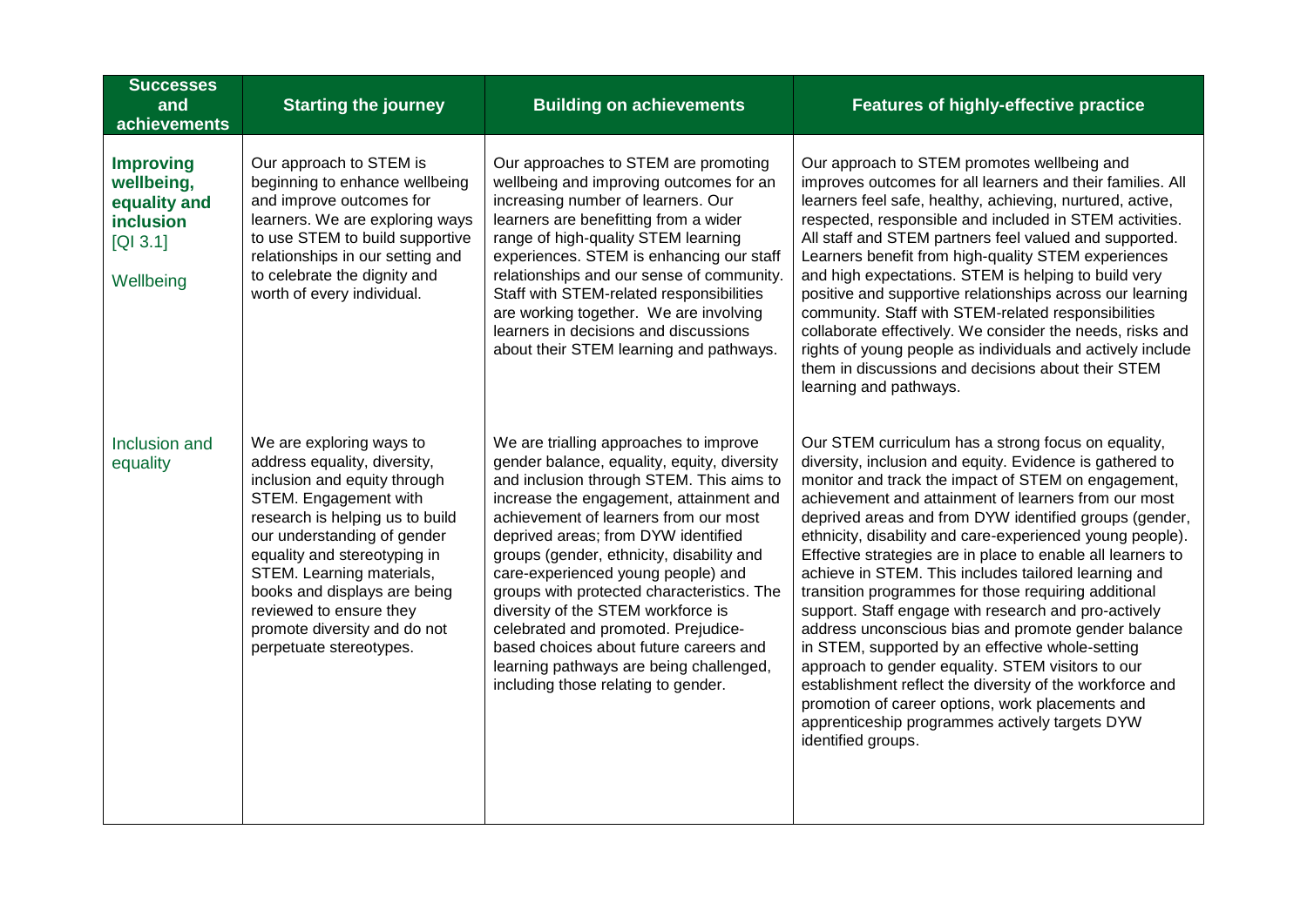| <b>Raising</b><br>attainment and<br>achievement/<br><b>Securing</b><br>children's<br><b>progress</b><br>[QI 3.2]                                                                                                                                                                                                                                                                                                                                                                                                                                                                                                                                       | Learners are being provided<br>with opportunities for personal<br>achievement through STEM<br>clubs, challenges, competitions<br>and other experiences.<br>Approaches are being trialled to<br>raise attainment and<br>achievement, including in<br>literacy and numeracy, through<br>STEM. The way we track and<br>monitor progress in STEM is<br>being reviewed. | We are starting to see a positive impact<br>on attainment and achievement in literacy,<br>numeracy and STEM areas as a result of<br>our STEM learning. Staff are using STEM-<br>related Benchmarks for Assessment to<br>support moderation and inform their<br>professional judgement about learners'<br>progress. Our tracking system is<br>increasingly effective and is helping us to<br>plan interventions to ensure progress and<br>effective skills development, particularly<br>for our most disadvantaged learners. An<br>increasing number of learners are being<br>given opportunities for personal<br>achievement in STEM. | STEM experiences are highly motivating and are helping<br>to raise attainment in literacy, numeracy and STEM<br>learning, particularly for the most disadvantaged<br>learners. A wide range of experiences helps learners<br>develop their STEM skills and capabilities. There is a<br>culture of achievement and STEM successes are<br>celebrated and accredited. Staff use STEM-related<br>Benchmarks for Assessment confidently to support<br>moderation and inform their professional judgement<br>about learners' progress. Robust tracking and monitoring<br>exists to capture learners' progress, achievements,<br>attainment and skills development and helps to inform<br>effective interventions. STEM is impacting positively on<br>aspirations and leading to an increase in sustained<br>positive destinations. Learners are being given a wide<br>range of opportunities for personal achievement in<br>STEM. |  |
|--------------------------------------------------------------------------------------------------------------------------------------------------------------------------------------------------------------------------------------------------------------------------------------------------------------------------------------------------------------------------------------------------------------------------------------------------------------------------------------------------------------------------------------------------------------------------------------------------------------------------------------------------------|--------------------------------------------------------------------------------------------------------------------------------------------------------------------------------------------------------------------------------------------------------------------------------------------------------------------------------------------------------------------|---------------------------------------------------------------------------------------------------------------------------------------------------------------------------------------------------------------------------------------------------------------------------------------------------------------------------------------------------------------------------------------------------------------------------------------------------------------------------------------------------------------------------------------------------------------------------------------------------------------------------------------|-----------------------------------------------------------------------------------------------------------------------------------------------------------------------------------------------------------------------------------------------------------------------------------------------------------------------------------------------------------------------------------------------------------------------------------------------------------------------------------------------------------------------------------------------------------------------------------------------------------------------------------------------------------------------------------------------------------------------------------------------------------------------------------------------------------------------------------------------------------------------------------------------------------------------------|--|
| Challenge questions: To what extent do we promote equality, equity, diversity and inclusion and have a 'STEM for All' approach? How well are we<br>embedding children's rights, global citizenship and outdoor learning in STEM learning to promote wellbeing and make STEM relevant to learners' lives? How<br>well can we demonstrate improved attainment, achievement, skills development and outcomes for groups and individuals facing barriers to learning, including<br>poverty? To what extent are learners making good progress from prior levels of attainment? How well is assessment evidence used to inform practitioners'<br>judgements? |                                                                                                                                                                                                                                                                                                                                                                    |                                                                                                                                                                                                                                                                                                                                                                                                                                                                                                                                                                                                                                       |                                                                                                                                                                                                                                                                                                                                                                                                                                                                                                                                                                                                                                                                                                                                                                                                                                                                                                                             |  |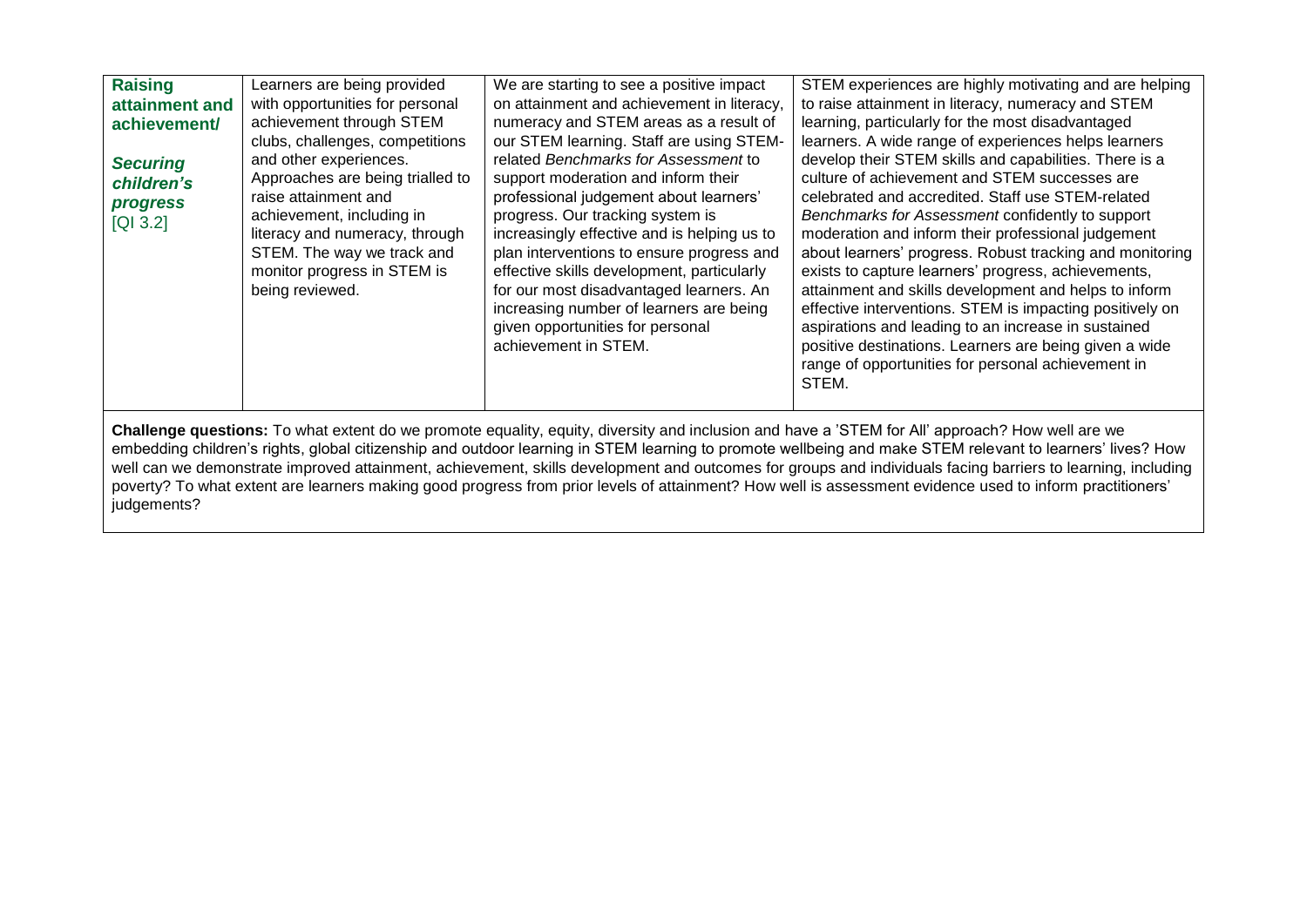| Learning<br>provision                                                                                                                                                                                                                                                                                                                                                                                                                                                                        | <b>Starting the journey</b>                                                                                                                                                                                                                                                                   | <b>Building on achievements</b>                                                                                                                                                                                                                                                                                                                                                                                    | <b>Features of highly-effective practice</b>                                                                                                                                                                                                                                                                                                                                                                                                                                                                                                                                |
|----------------------------------------------------------------------------------------------------------------------------------------------------------------------------------------------------------------------------------------------------------------------------------------------------------------------------------------------------------------------------------------------------------------------------------------------------------------------------------------------|-----------------------------------------------------------------------------------------------------------------------------------------------------------------------------------------------------------------------------------------------------------------------------------------------|--------------------------------------------------------------------------------------------------------------------------------------------------------------------------------------------------------------------------------------------------------------------------------------------------------------------------------------------------------------------------------------------------------------------|-----------------------------------------------------------------------------------------------------------------------------------------------------------------------------------------------------------------------------------------------------------------------------------------------------------------------------------------------------------------------------------------------------------------------------------------------------------------------------------------------------------------------------------------------------------------------------|
| <b>Increasing</b><br>creativity and<br>employability<br>[Q1 3.3]<br>Creativity                                                                                                                                                                                                                                                                                                                                                                                                               | Through partnership working, we<br>are developing our understanding<br>and ambitions for creativity skills,<br>entrepreneurship and innovation<br>within STEM. Our learners are<br>growing in confidence in their use<br>of creativity as they develop skills<br>for learning, life and work. | Creativity, entrepreneurship and<br>innovation are a feature of our STEM<br>learning. Learning and teaching in relation<br>to creativity and STEM is being enhanced<br>through partnerships with education<br>colleagues and employers. Learners are<br>demonstrating a wider range of creativity<br>and STEM skills and understand the<br>importance of these skills to learning, life<br>and work.               | Creativity, entrepreneurship and innovation are<br>embedded across STEM learning. We work with<br>education, employers and partners to enhance learning<br>and demonstrate the relevance of creativity and STEM<br>skills to careers. Learners are motivated, confident and<br>have high levels of self-esteem in STEM-related<br>learning. STEM is promoting curiosity, discovery,<br>imagination and invention in learners and helping them<br>to ask questions, solve problems, make connections<br>across disciplines, explore ideas and seek and justify<br>solutions. |
| <b>Digital</b><br>innovation and<br>literacy                                                                                                                                                                                                                                                                                                                                                                                                                                                 | We are building the capacity of<br>our staff to support the use of<br>digital technologies within STEM.<br>The expertise of young people is<br>being used to build the digital<br>skills of staff and peers.                                                                                  | Staff and learners are growing in<br>confidence and access a wider range of<br>digital technologies. Learners appreciate<br>how computation underpins innovation in<br>STEM and are starting to engage with<br>computational thinking to develop digital<br>solutions, resources and products.                                                                                                                     | Digital technologies are being used effectively to<br>enhance STEM learning and teaching and to develop<br>learners' digital skills. Learners use computational<br>thinking effectively and confidently when creating<br>innovative digital solutions, resources and products. All<br>learners are well-informed about digital skills and<br>careers.                                                                                                                                                                                                                       |
| Increasing<br>employability<br><b>skills</b>                                                                                                                                                                                                                                                                                                                                                                                                                                                 | Staff are relating learning and<br>skills development in STEM to<br>future careers. Staff are engaging<br>with the Career Education<br>Standard. We are promoting<br>STEM careers through the My<br>World of Work website, by<br>organising careers fairs and<br>STEM talks in our setting.   | We are better preparing learners for the<br>world of work, including STEM careers, by<br>taking account of labour market needs<br>and the entitlements and expectations in<br>the Career Education Standard. Young<br>people are becoming more resilient and<br>adaptable and make more realistic and<br>informed choices as a result of the career<br>management and employability skills they<br>are developing. | Learners are ambitious and prepared for the world of<br>work through progressive learning that connects them<br>more directly to employment. Learners are highly<br>informed about STEM careers and pathways and make<br>realistic and informed choices about their learning<br>pathways, including in STEM. Skills development is<br>aligned to aspirations of learners and needs of<br>employers. The Career Education Standard, Work<br>Placement Standard and Guidance on<br>School/Employer Partnerships are fully implemented.                                        |
| Challenge questions: How well are we applying creativity as a higher-order thinking skill in STEM? How robust and proactive are we in challenging<br>prejudice-based choices about future careers and learning pathways, including with gender? How well are we developing digital skills through our STEM<br>approaches? To what extent are we protecting time for staff to engage with the Career Education Standard, Work Placement Standard and School/Employer<br>Partnership Guidance? |                                                                                                                                                                                                                                                                                               |                                                                                                                                                                                                                                                                                                                                                                                                                    |                                                                                                                                                                                                                                                                                                                                                                                                                                                                                                                                                                             |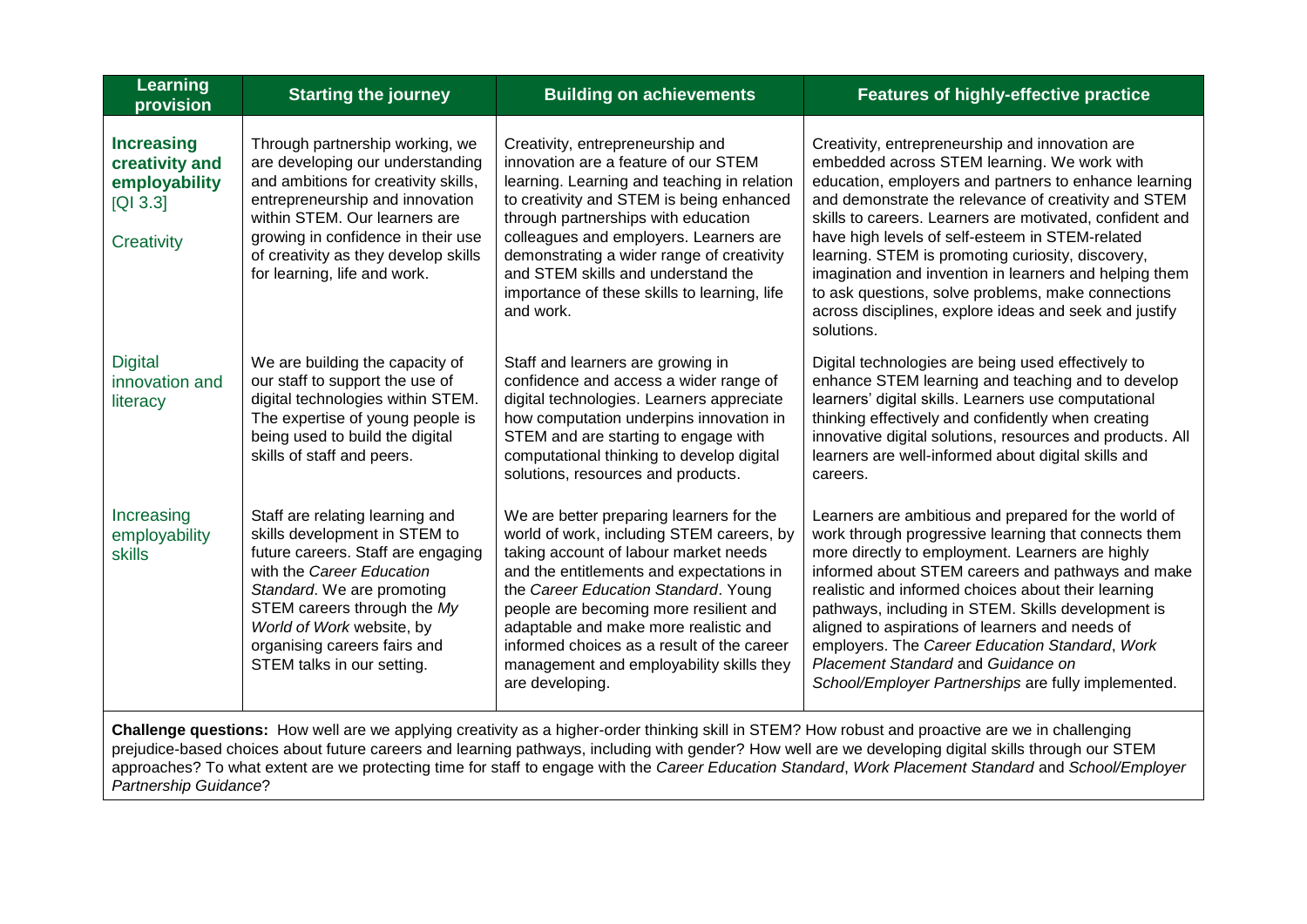## STEM – Our self-evaluation, evidence and actions for improvement Date:

| Leadership and management         |                                           |                                                |
|-----------------------------------|-------------------------------------------|------------------------------------------------|
| How well are we doing?            | How do we know? What evidence do we have? | What are we going to do now? Actions required? |
| <b>Learning provision</b>         |                                           |                                                |
| How well are we doing?            | How do we know? What evidence do we have? | What are we going to do now? Actions required? |
| <b>Successes and achievements</b> |                                           |                                                |
| How well are we doing?            | How do we know? What evidence do we have? | What are we going to do now? Actions required? |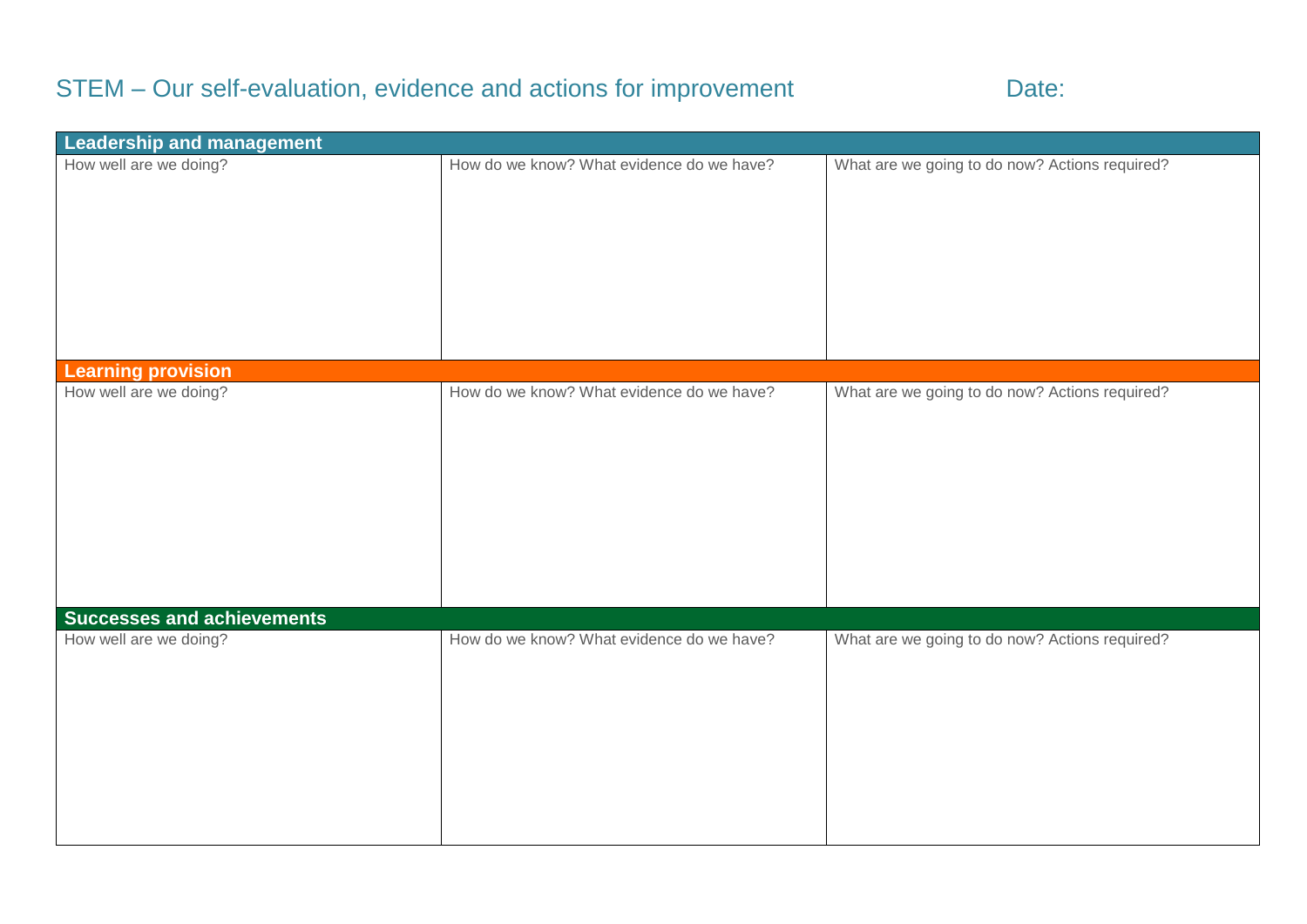## **Appendix**

### Links to useful resources

The table below contains hyperlinks to useful STEM research, policy and resources.

STEM Education and Training Strategy for Scotland: <http://www.gov.scot/Publications/2017/10/1386/downloads> STEM self-evaluation and improvement framework:<http://bit.ly/STEMSEIframework>

How good is our school? (Fourth edition):<http://bit.ly/2mcVlz9> How good is our early learning and childcare?:<http://bit.ly/2Arm51f>

#### **Education Scotland**

Monthly STEM e-bulletin sign up: <http://bit.ly/2hpDK5m> STEM Central blog: <http://bit.ly/EdScotSTEMblog> STEM Central classroom resources: <http://bit.ly/STEMcentral> Learning for sustainability: <http://bit.ly/LfSframeworks> STEM Yammer group: <http://bit.ly/YammerSTEM> Twitter: [@EdScotSciences](https://twitter.com/EdScotSciences) #ScotSTEM Benchmarks for Assessment: <http://bit.ly/CfEbenchmarks>

#### **Developing Our Young Workforce (DYW)**

Monthly DYW e-bulletin sign up: <http://bit.ly/2hpDK5m> My World of Work: <https://www.myworldofwork.co.uk/> Twitter: [@ESskills](https://twitter.com/ESskills) #youngworkforce Marketplace:<https://www.myworldofwork.co.uk/marketplace> DYW on the National Improvement Hub including *Career Education Standard*, learning resources and case studies: <http://bit.ly/DYWsummary>

#### **STEM research**

Aspires: <http://bit.ly/STEMAspires> STEM Book of Insights: <http://bit.ly/STEMBOI>

#### **Gender**

Improving Gender Balance: <http://bit.ly/NIHIGB> Institute of Physics Research: <http://bit.ly/IoPGender>

#### **Digital**

Digital Learning and Teaching Strategy for Scotland:<http://bit.ly/DigiLTScot>Digital Schools Award:<http://www.digitalschoolsawards.co.uk/>